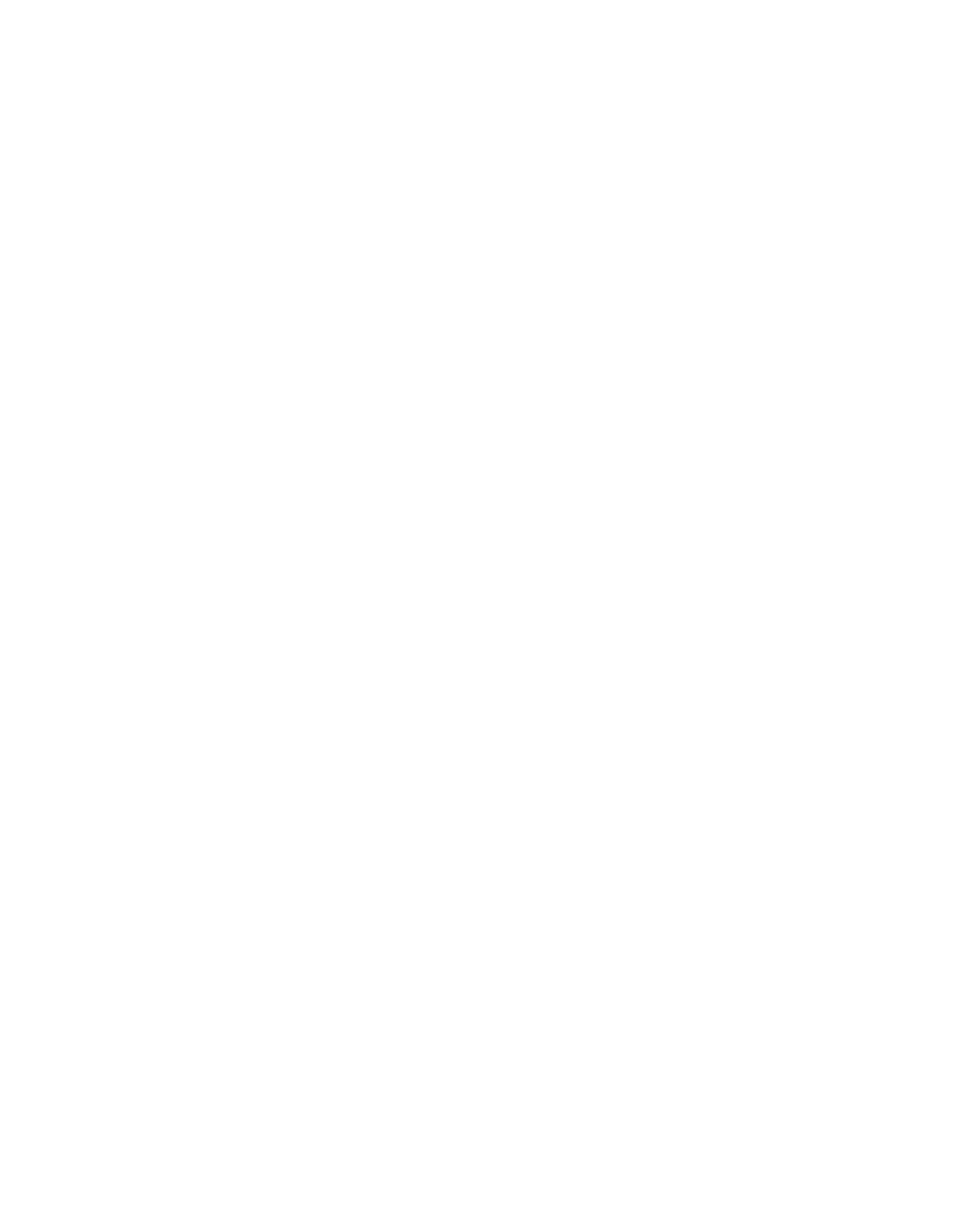# **5.12.1 WATER SERVICE**

This subsection provides information on water supplies from surface water and groundwater sources that would be used by and may be available to the proposed Project. This subsection also provides information on the availability and adequacy of existing and planned water treatment and conveyance infrastructure for use by the proposed Project. The Water Service subsection is based primarily on the Water Supply Assessment for Elk Grove Southeast Policy Area prepared for the proposed Project (SCWA 2013) in accordance with Sections 10910–10915 of the California Water Code. Other information used in the preparation of this subsection includes the Sacramento County Water Agency (SCWA) Zone 40 Water Supply Master Plan (2005), Central Sacramento County Groundwater Management Plan (2006), and 2010 Zone 41 Urban Water Master Plan (2011). Other sources are cited as appropriate. The Water Supply Assessment (WSA) is included in **Appendix H** of this Draft EIR. A Master Water Plan prepared by Wood Rodgers (2013a) that describes existing and planned water supply, treatment, and conveyance infrastructure was prepared for the proposed Project and is included in **Appendix I**.

# 5.12.1.1 WATER SERVICE EXISTING SETTING

The Project area is located in SCWA Zone 40, which was created by resolution in 1985 for the purpose of acquiring, constructing, maintaining, and operating facilities for the production, conservation, transmittal, distribution, and sale of ground, surface, and recycled water for the present and future beneficial use of the lands and inhabitants in the zone. Upon completion of construction of Zone 40 water facilities, the facilities will be granted to Zone 41 for long-term operation and maintenance and eventually replacement as facilities become older.

Zone 40 is divided into three service areas: North, Central, and South. The Project area is located in the South Service Area, which is located south of the SCWA's Central Service Area and west of State Route (SR) 99. The South Service Area is supplied by a mix of surface water, groundwater, and recycled water and consists of one pressure zone. The area is predominantly residential with some commercial and institutional customers (SCWA 2011, p. 2-4).

# **Water Supplies**

# Surface Water

The SCWA conjunctive use program includes the delivery of surface water within the Zone 40 boundaries as part of a comprehensive program to maintain the long-term, regional balance of the groundwater basin. Currently, the SCWA has obtained two sources of surface water supplies totaling up to 61,251 acre-feet per year (AF/year) available on a long-term average, as described below (SCWA 2013, p. 9).

### Appropriative Water

In February 2008, the State Water Resources Control Board (SWRCB) approved the SCWA's appropriative right permit application to divert water from the American and Sacramento rivers (Permit 21209). Water under this permit is considered "intermittent water" that is typically available during the winter months of normal or wet years. These flows could range up to 71,000 AF/year. The long-term average availability of this supply is 21,700 AF/year (SCWA 2013, p. 9).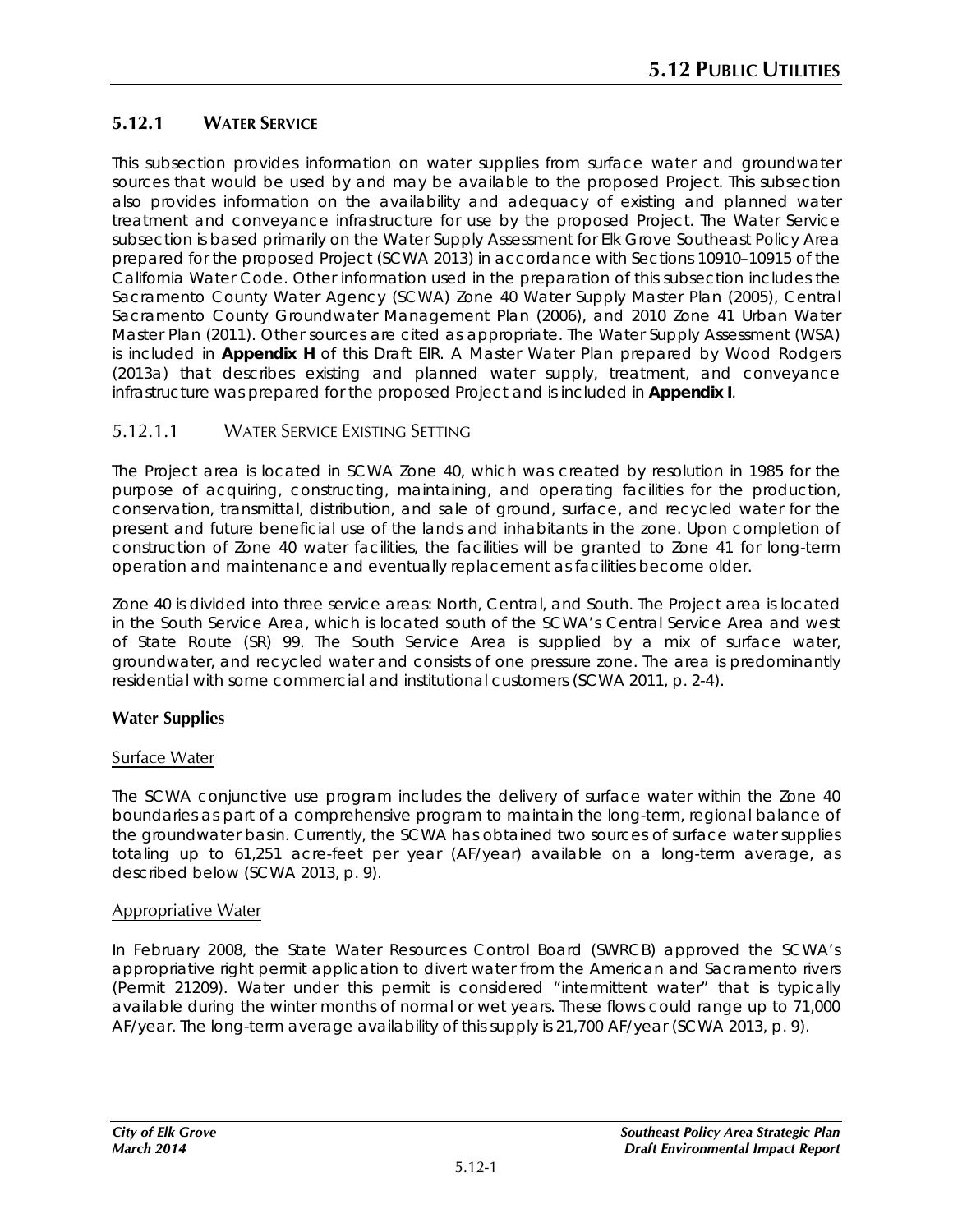## Central Valley Project Water

Central Valley Project (CVP) water, another source from which the SCWA receives water, is described under three different contracts, as follows:

- SMUD 1 Assignment 15,000 AF/year of SMUD's CVP contract water has been assigned to the SCWA under the terms of an agreement with SMUD. The long-term availability of SMUD 1 water is 13,000 AF/year.
- SMUD 2 Assignment 15,000 AF/year of SMUD's CVP contract water has been assigned to the SCWA under the terms of an agreement with SMUD. The long-term availability of SMUD 2 water is 13,000 AF/year.
- CVP Water Public Law 101-514 ("Fazio" Water) The SCWA has entered into a contract with the US Bureau of Reclamation for 22,000 AF/year. Of this total, 7,000 AF/year has been subcontracted to the City of Folsom for diversion from Folsom Lake. The remaining 15,000 AF/year will be diverted by the SCWA from the Sacramento River. The long-term average availability of this supply is 13,551 AF/year. (SCWA 2013, p. 9)

There are two future surface water supplies: Point of Use (POU) water and water transfers, planned for in the Water Supply Master Plan (WSMP) to meet buildout water demand. The timing for acquiring these two surface water supplies will be determined by demand growth in Zone 40.

- POU water refers to surface water obtained through a water wholesale agreement with the City of Sacramento whereby the City of Sacramento will sell surface water to the SCWA for use in the portion of Zone 40 that lies within Sacramento's American River POU. The amount of water required to serve the POU area is estimated to be 9,300 AF/year.
- Water transfers refer to surface water obtained through a water purchase and transfer agreement that the SCWA would enter into with other entities that currently hold surface water rights upstream of the SCWA's points of diversion. According to the WSMP, the amount of water needed is estimated to be 5,200 AF/year. (SCWA 2013, pp. 9–10)

**Table 5.12-1** (Table 4-3 in the Urban Water Master Plan [UWMP]) shows all the water entitlements, water rights, and water services contracts to meet the buildout water demand in Zone 40.

#### **TABLE 5.12-1 WATER SUPPLY ENTITLEMENTS, WATER RIGHTS, AND WATER SERVICE CONTRACTS TO MEET ZONE 40 BUILDOUT WATER DEMAND**

|                                                                                                                | Wholesaler                | <b>Status</b> | Availability<br>(AF/year) |                 | Long-Term            | <b>Reliability</b> |  |
|----------------------------------------------------------------------------------------------------------------|---------------------------|---------------|---------------------------|-----------------|----------------------|--------------------|--|
| <b>Water Supply Sources</b>                                                                                    | <b>Supplied</b><br>Volume |               | Wet<br>Years              | Dry<br>Years    | Average<br>(AF/year) |                    |  |
| Suppler-produced groundwater to<br>serve Zone 40 <sup>1</sup>                                                  | No                        | Existing      | 27,300                    | Up to<br>69,900 | 40,900               | High               |  |
| Wholesaler – (City of Sacramento) to<br>serve portion of Zone 40 in City of<br>Sacramento's American River POU | Yes                       | Planned       | 9,300                     | 9,300           | 9,300                | High               |  |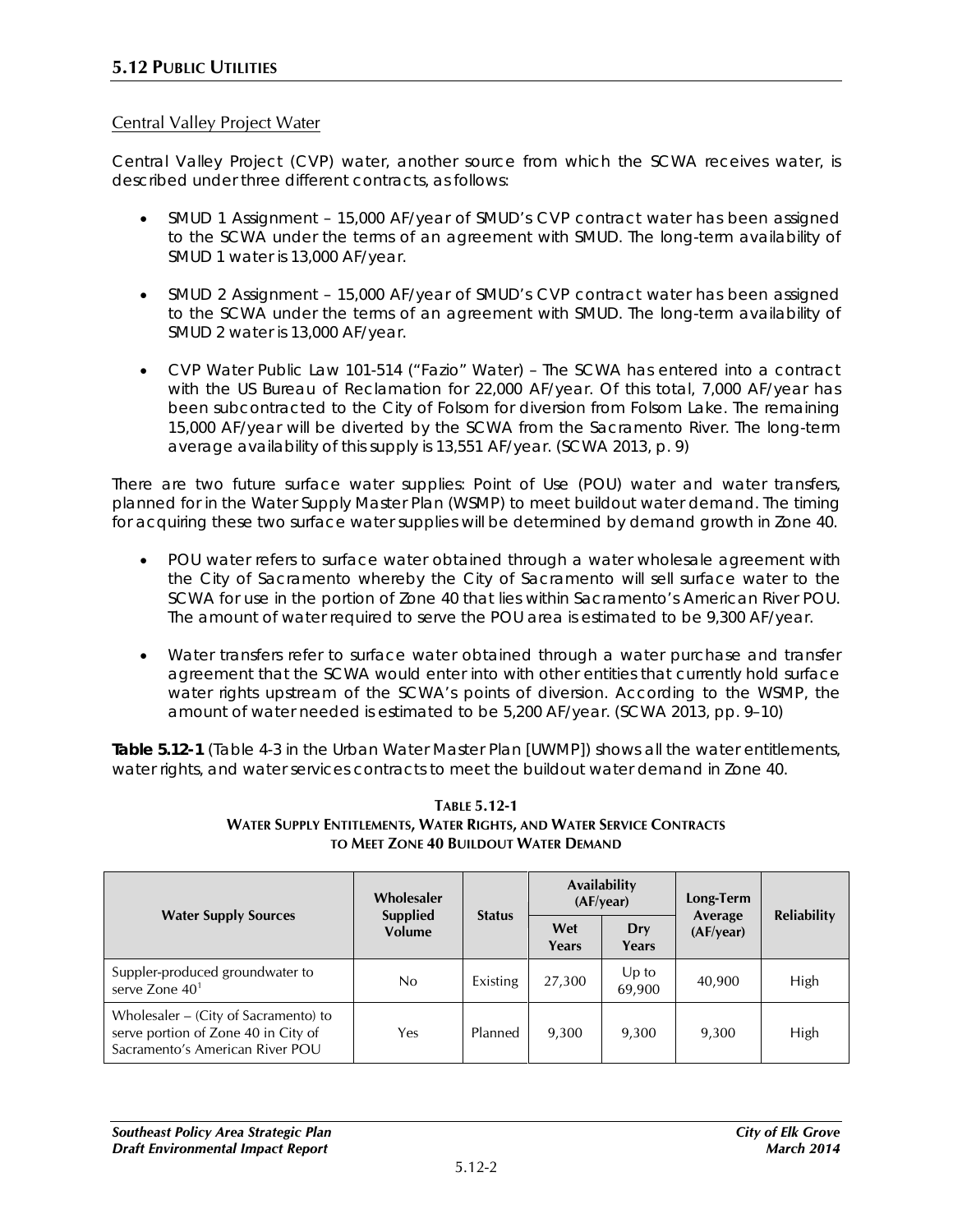|                                                                                                                                   | Wholesaler                |               | Availability<br>(AF/year) |              | Long-Term            |                     |  |
|-----------------------------------------------------------------------------------------------------------------------------------|---------------------------|---------------|---------------------------|--------------|----------------------|---------------------|--|
| <b>Water Supply Sources</b>                                                                                                       | <b>Supplied</b><br>Volume | <b>Status</b> | Wet<br>Years              | Dry<br>Years | Average<br>(AF/year) | <b>Reliability</b>  |  |
| Suppler-produced surface water to<br>serve Zone 40: US Bureau of<br>Reclamation – CVP Supply (SMUD 1,<br>SMUD 2, and Fazio Water) | Yes                       | Existing      | 45,000                    | 8,700        | 38,000               | Moderate            |  |
| Supplier-produced surface water to<br>serve Zone 40: Appropriative Water -<br>SWRCB Permit 21209                                  | No                        | Existing      | $Up$ to<br>71,000         | $\mathbf{0}$ | 21,700               | Low                 |  |
| Other Water – Water Transfer                                                                                                      | No                        | Planned       | $\Omega$                  | 9,600        | 5,200                | Moderate<br>to High |  |
| Recycled water for Zone 40                                                                                                        | Yes                       | Existing      | 4,400                     | 4,400        | 4,400                | High                |  |
| Remediated groundwater                                                                                                            | No                        | Existing      | 8,900                     | 8,900        | 8,900                | High                |  |
| Zone 40 Subtotal                                                                                                                  |                           |               | 165,900                   | 110,800      | 128,400              |                     |  |

*Source: SCWA 2013, p. 10*

*1. Groundwater pumping rates in wet and dry years are modeling results determined by the buildout demand and the availability of surface water.*

**Table 5.12-2** presents the quantities of surface water supply pursuant to these water rights and contract entitlements in five-year increments beginning in the year 2010 through 2035 under normal, single dry, and multiple dry years.

| <b>Water Year</b>              | 2010 <sup>1</sup> | $2015^2$ | $2020^3$ | 2025 <sup>4</sup> | $2030^5$ | $2035^6$ |
|--------------------------------|-------------------|----------|----------|-------------------|----------|----------|
| Normal Year <sup>7</sup>       | 12,320            | 35,000   | 42,500   | 50,000            | 66,800   | 81,200   |
| Single Dry Year <sup>8</sup>   | 7,390             | 8,700    | 8,700    | 8,700             | 18,000   | 27,600   |
| Multiple Dry Year <sup>9</sup> | 11,088            | 22,500   | 27,000   | 31,500            | 45,300   | 59,400   |
| Multiple Dry Year <sup>9</sup> | 9,856             | 20,000   | 24,000   | 28,000            | 41,300   | 54,900   |
| Multiple Dry Year <sup>9</sup> | 9,240             | 18,750   | 22,500   | 26,250            | 39,300   | 82,650   |

**TABLE 5.12-2 ZONE 40 CURRENT AND PROJECTED SURFACE WATER SUPPLY IN FIVE-YEAR INCREMENTS (AF/YEAR)**

*Source: SCWA 2013, p. 11*

*1. Table 4-11, UWMP*

*2. Table 4-12, UWMP*

*3. Table 4-13, UWMP*

*4. Table 4-14, UWMP*

*5. Table 4-15, UWMP*

*6. Table 4-16, UWMP*

*7. Normal/Average year is a year in the historical sequence that most closely represents median runoff levels and patterns. Average is defined as the median runoff over the previous 30 years or more. By this definition, 1993 is a normal/average year for the Sacramento River watershed.*

*8. Single dry year is generally considered to be the lowest annual runoff for a watershed since the water year beginning in 1903. 1977 is a single dry year for the Sacramento River watershed.*

*9. Multiple dry year period is generally considered to be the lowest average runoff for a consecutive multiple-year period (three years or more) for a watershed since 1903. 1989–1992 is a multiple dry year period for the Sacramento River watershed.*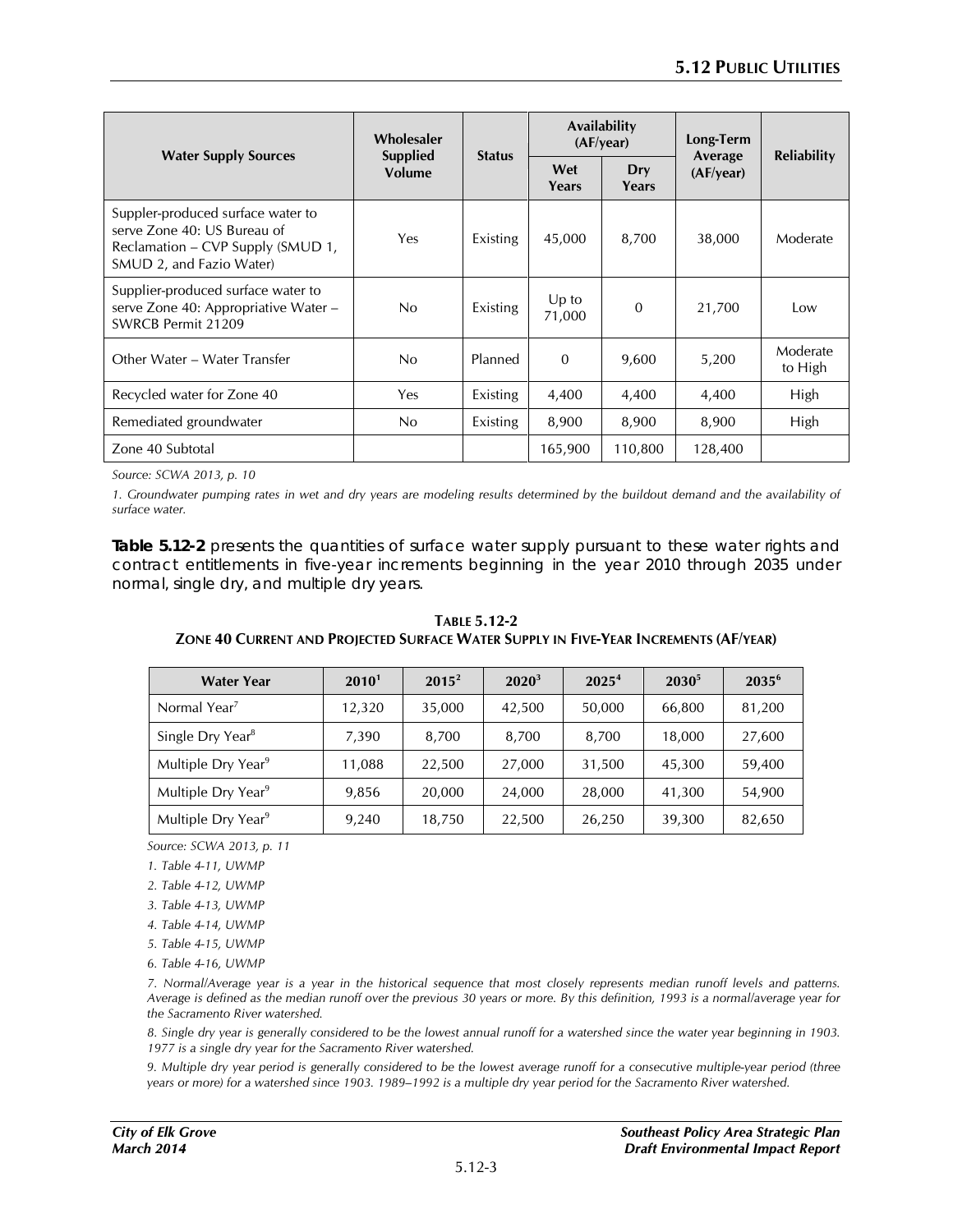## **Groundwater**

According to the WSA prepared for the proposed Project, the SCWA currently exercises, and will continue to exercise, its rights as a groundwater appropriator to extract groundwater from the groundwater basin (Central Basin) underlying Zone 40 for delivery to its customers.

The UWMP identified Zone 40's current and projected groundwater pumping in normal, single dry, and multiple dry years in five-year increments for the 25-year projection (2010 to 2035), as shown in Tables 4-11 through 4-16 of the UWMP. A summary of the pertinent data from these tables is presented in **Table 5.12-3**.

**TABLE 5.12-3 ZONE 40 CURRENT AND PROJECTED GROUNDWATER PUMPING IN FIVE-YEAR INCREMENTS (AF/YEAR)**

| <b>Water Year</b>              | 2010 <sup>1</sup> | $2015^2$ | $2020^3$ | 2025 <sup>4</sup> | $2030^5$ | $2035^6$ |
|--------------------------------|-------------------|----------|----------|-------------------|----------|----------|
| Normal Year <sup>7</sup>       | 35,000            | 20,000   | 15,000   | 20,000            | 25,000   | 15,000   |
| Single Dry Year <sup>8</sup>   | 39,930            | 46,300   | 48,800   | 61,300            | 64,500   | 68,600   |
| Multiple Dry Year <sup>9</sup> | 36,232            | 32,500   | 30,500   | 38,500            | 37,200   | 36,800   |
| Multiple Dry Year <sup>9</sup> | 37,464            | 35,000   | 33,500   | 42,000            | 41,200   | 41,300   |
| Multiple Dry Year <sup>9</sup> | 38,080            | 36,250   | 35,000   | 43,750            | 43,200   | 43,550   |

*Source: SCWA 2013, p. 8*

*1. Table 4-11, UWMP*

*2. Table 4-12, UWMP*

*3. Table 4-13, UWMP*

*4. Table 4-14, UWMP*

*5. Table 4-15, UWMP*

*6. Table 4-16, UWMP*

*7. Normal/Average year is a year in the historical sequence that most closely represents median runoff levels and patterns. Average is defined as the median runoff over the previous 30 years or more. By this definition, 1993 is a normal/average year for the Sacramento River watershed.*

*8. Single dry year is generally considered to be the lowest annual runoff for a watershed since the water year beginning in 1903. 1977 is a single dry year for the Sacramento River watershed.*

*9. Multiple dry year period is generally considered to be the lowest average runoff for a consecutive multiple-year period (three years or more) for a watershed since 1903. 1989–1992 is a multiple dry year period for the Sacramento River watershed.*

Groundwater from the Central Basin has been identified in both the Water Forum Agreement (WFA) and Water Supply Master Plan as a source of conjunctive use water for the SCWA in Zone 40. As a signatory to the WFA and a member of the Sacramento Central Groundwater Authority, the SCWA recognizes the Water Forum–defined long-term sustainable average annual yield of the Central Basin as 273,000 AF/year (SCWA 2013, p. 8).

### Recycled Water

Recycled water is tertiary treated wastewater obtained from the Sacramento Regional County Sanitation District (SRCSD) that is supplied to the South Service Area in Zone 40 as a source of non-potable water for irrigation of parks, schools, and rights-of-way. The ultimate recycled water use is estimated to be 4,400 AF/year in the Water Supply Master Plan (SCWA 2013, p. 9).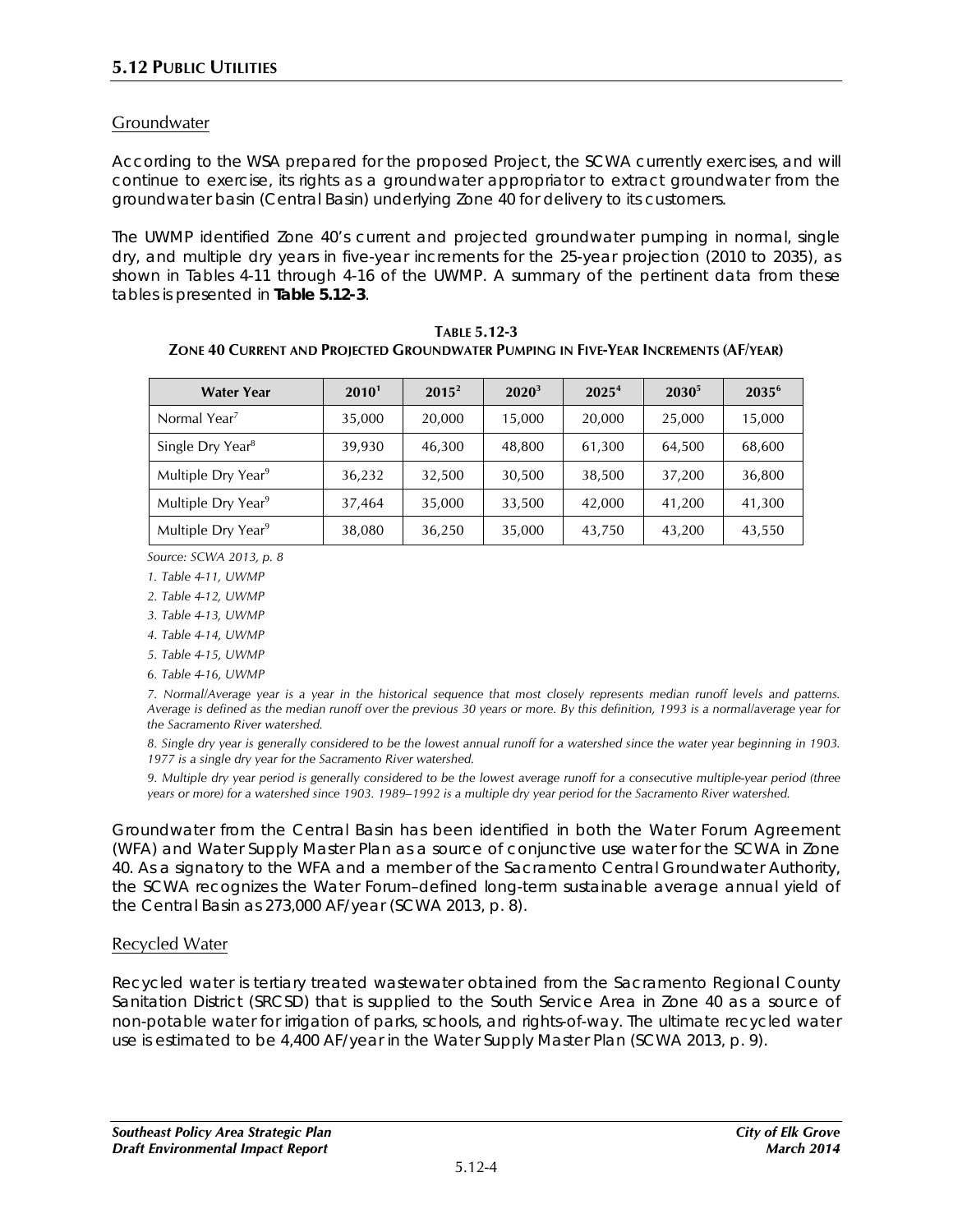## **Water Demands**

The UWMP estimates Zone 40's water demands in normal, single dry, and multiple dry years in five-year increments for the 25-year projection (2010 to 2035), as shown in Tables 7-1, 7-2, and 7-3 of the UWMP. A summary of pertinent data from these tables is provided in **Table 5.12-4**.

| <b>Water Year</b>              | 2010 <sup>1</sup> | $2015^2$ | $2020^3$ | 2025 <sup>4</sup> | $2030^5$ | 2035 <sup>6</sup> |
|--------------------------------|-------------------|----------|----------|-------------------|----------|-------------------|
| Normal Year <sup>7</sup>       | 34,511            | 44,425   | 50,662   | 57,583            | 67,565   | 77,712            |
| Single Dry Year <sup>8</sup>   | 34,511            | 44,425   | 50,662   | 57,583            | 67,565   | 77,712            |
| Multiple Dry Year <sup>9</sup> | 34,511            | 44,425   | 50,662   | 57,583            | 67,565   | 77,712            |
| Multiple Dry Year <sup>9</sup> | 34,511            | 44,425   | 50,662   | 57,583            | 67,565   | 77,712            |
| Multiple Dry Year <sup>9</sup> | 34,511            | 44,425   | 50,662   | 57,583            | 67,565   | 77,712            |

**TABLE 5.12-4 SCWA ZONE 40 WATER DEMANDS IN FIVE-YEAR INCREMENTS (AF/YEAR)**

*Source: SCWA 2013, p. 7*

*1. Table 4-11, UWMP*

*2. Table 4-12, UWMP*

*3. Table 4-13, UWMP*

*4. Table 4-14, UWMP*

*5. Table 4-15, UWMP*

*6. Table 4-16, UWMP*

*7. Normal/Average year is a year in the historical sequence that most closely represents median runoff levels and patterns. Average is defined as the median runoff over the previous 30 years or more. By this definition, 1993 is a normal/average year for the Sacramento River watershed.*

*8. Single dry year is generally considered to be the lowest annual runoff for a watershed since the water year beginning in 1903. 1977 is a single dry year for the Sacramento River watershed.*

*9. Multiple dry year period is generally considered to be the lowest average runoff for a consecutive multiple-year period (three years or more) for a watershed since 1903. 1989–1992 is a multiple dry year period for the Sacramento River watershed.*

# **Water Supply Infrastructure**

Planned and existing domestic water facilities border the Project area to the north, west, and east. Twenty-inch transmission lines are located in Bilby Road on the north, in Bruceville Road on the west, and on Kammerer Road on the south, and there is a 20-inch transmission main stub in Whitelock Parkway at the location of the future Lotz Parkway on the east (Wood Rodgers 2013a, pp. 10–11).

# 5.12.1.2 WATER SERVICE REGULATORY FRAMEWORK

### **State**

# Urban Water Management Planning Act – Assembly Bill 797

The Urban Water Management Planning Act was established by Assembly Bill (AB) 797 on September 21, 1983. Passage of this law was recognition by state legislators that water is a limited resource and a declaration that efficient water use and conservation would be actively pursued throughout the state. The law requires water suppliers in California providing water for municipal purposes either directly or indirectly to more than 3,000 customers or supplying more than 3,000 AF/year of water to prepare and adopt a specific plan every five years that defines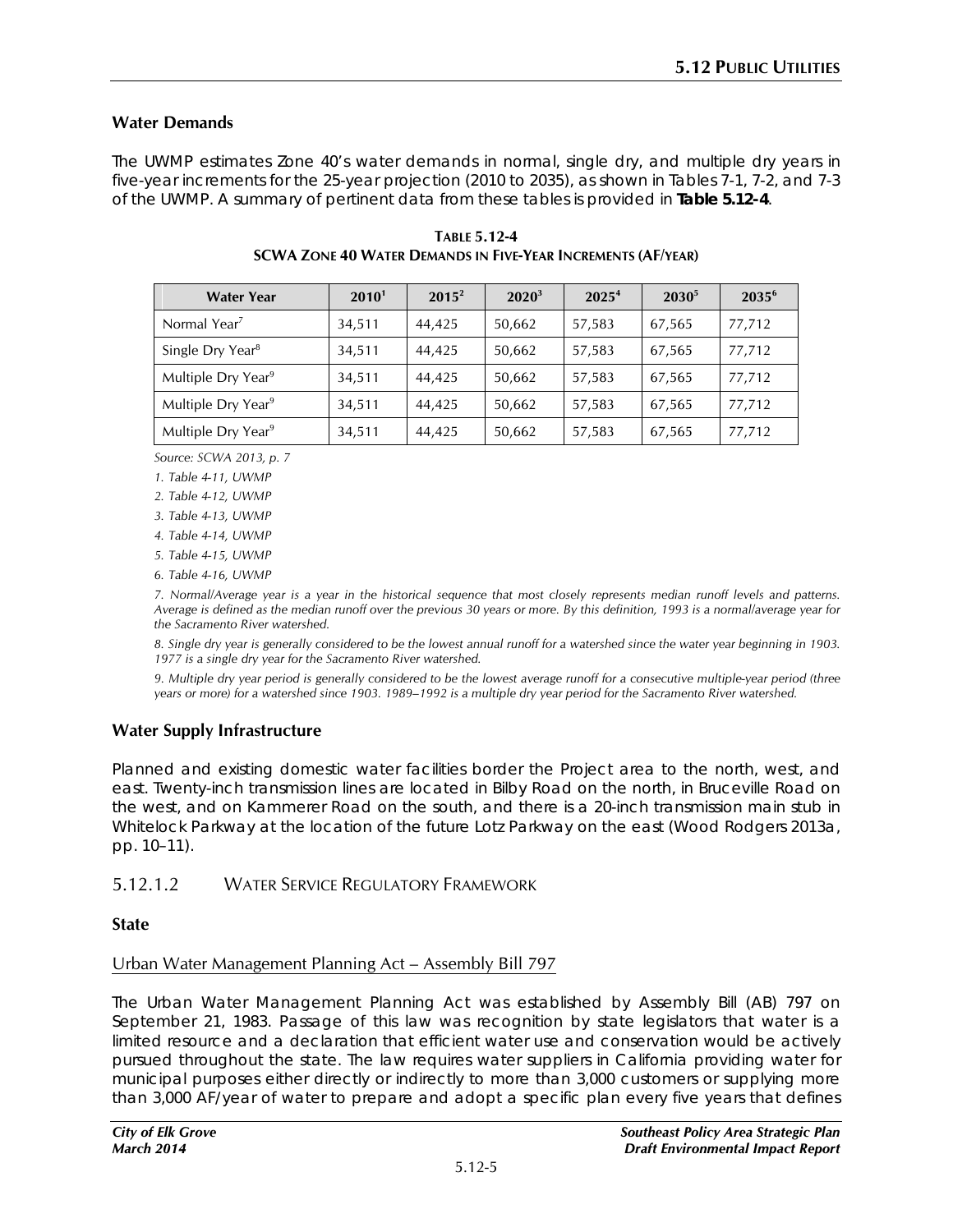their current and future water use, sources of supply and its reliability, and existing conservation measures. The adopted plan must then be updated at least once every five years on or before December 31 in years ending in five and zero. An urban water supplier that does not prepare, adopt, and submit its urban water management plan to the California Department of Water Resources is ineligible to receive drought assistance from the State of California.

## Zone 41 Urban Water Management Plan

The current (2010) Zone 41 Urban Water Management Plan was adopted on June 6, 2011, and serves as the UWMP for the Sacramento County Water Agency and its primary water contractors. The UWMP contains information about water supplies, water supply reliability, water conservation, water shortage contingencies, and recycled water usage and is the foundation document for water supply assessments (SCWA 2011).

## Water Code

Water Code Sections 10656 and 10657 restrict state funding and drought assistance for agencies that fail to submit their urban water management plan to the Department of Water Resources. In addition, Water Code Section 10910 describes the water supply assessment that must be undertaken for projects referred to under Public Resources Code Section 21151.9, including an analysis of groundwater supplies. Water agencies are given 90 days from the start of consultation in which to provide a water supply assessment of the California Environmental Quality Act (CEQA) lead agency. Water Code Section 10910 also specifies the circumstances under which a project for which a water supply assessment was once prepared would be required to obtain another assessment. Water Code Section 10631 directs that contents of the urban water management plans include further information on future water supply projects and programs and groundwater supplies.

### **Local**

# Water Forum Agreement and the Sacramento Central Groundwater Authority (SCGA)

The Water Forum was developed to address water-related issues facing the Sacramento region and resulted in the development of the Water Forum Agreement (WFA). The WFA contains seven elements: increased surface water diversions, actions to meet customer needs while reducing diversion impacts in drier years, support for improved pattern of fishery flow releases from Folsom Reservoir, Lower American River habitat management, water conservation, groundwater management, and the Water Forum Successor Effort. The Groundwater Element of the WFA sets out specific recommendations designed to protect groundwater resources, including recommendations on the sustainable yields and groundwater management governance structures for the three Sacramento groundwater subbasins. The City of Elk Grove is in the Central groundwater subbasin (Central Basin). Starting in 2002, stakeholders of the Central Basin began a process of groundwater management planning and development of a governance structure. That effort resulted in the adoption of the Central Sacramento County Groundwater Management Plan in February 2006 and creation of the Sacramento Central Groundwater Authority (SCGA) in August 2006. A goal of the SCGA is to ensure a viable groundwater resource for beneficial uses including water for adjacent purveyors, agricultural, agricultural residential, industrial, and municipal supplies that support the WFA's co-equal objectives of providing a reliable and safe water supply and preserving the fishery, wildlife, recreational, and aesthetic values of the lower American River. The SCGA's groundwater management plan identifies available water supplies to meet the total water demands of users within the basin and partakes in maintaining ecological flows in the Cosumnes River (Water Forum 2013).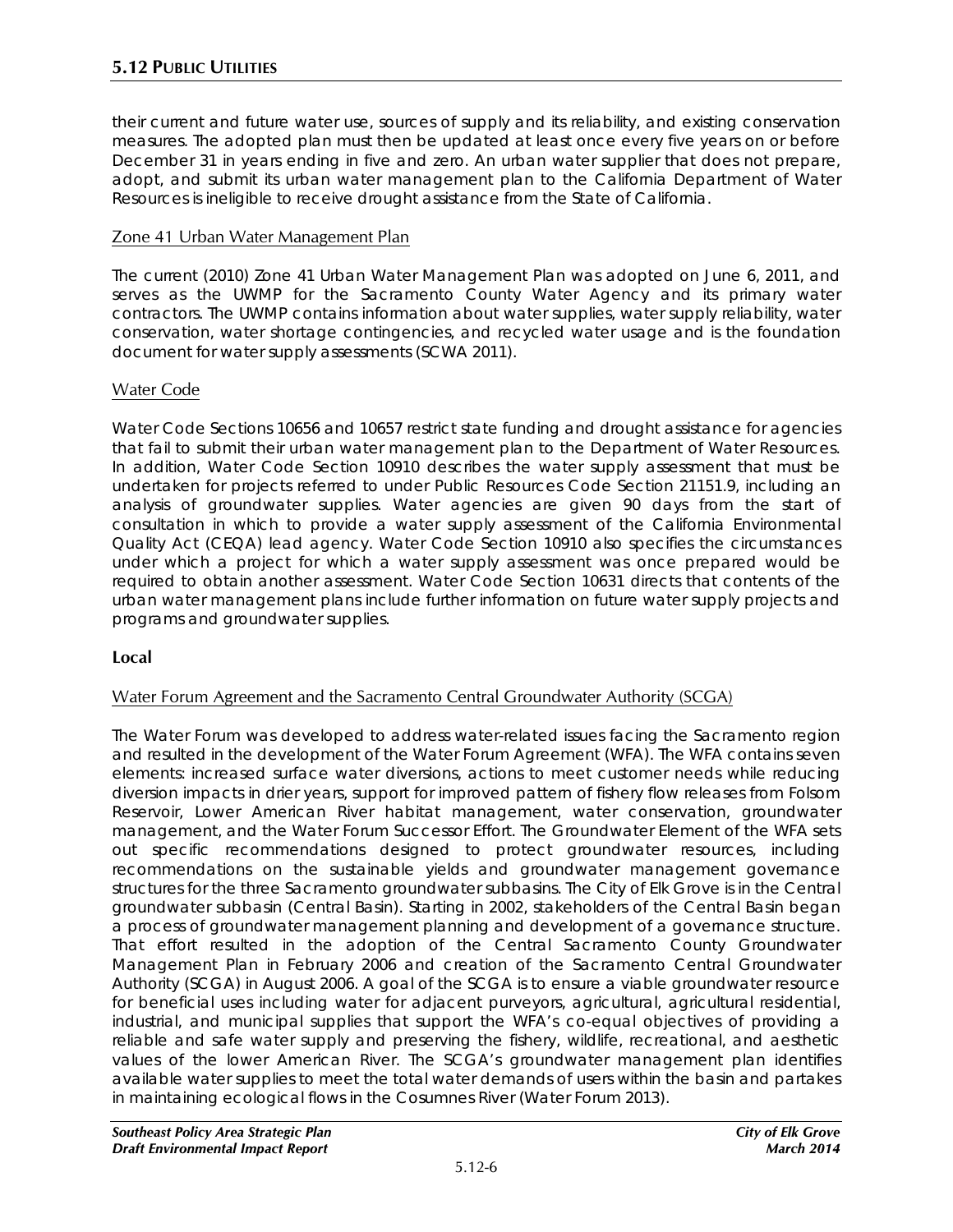### Well Protection Program

The SCGA's Well Protection Program stems from the need to protect domestic and agricultural irrigation wells within the Central Basin. As part of this program, a trust fund will be put in place to cover costs of deepening or replacing any existing well that provides water for agricultural or domestic use that may be impacted by future development. The trust fund revenue will be generated from a fee assessed on every new building permit and permit to drill a new well. The fee is estimated to be less than \$100 per single-family home (SCWA 2006, p. ES-12). This Program has not yet been implemented.

#### Groundwater Contamination Monitoring and Collaboration Program

The SCGA's Groundwater Contamination Monitoring and Collaboration Program is focused on maintaining a clear line of communication between the designated responsible parties for groundwater contamination cleanup activities and private well owners. The program encourages the use of remediated groundwater in urbanized areas to keep the groundwater in the basin. This program also envisions the Regional Water Quality Control Board requiring designated responsible parties to survey private wells within 2,000 feet of any identified contamination plume. Assistance will also come from the Sacramento County Environmental Management Department, which is encouraged to exercise the strictest vigilance to ensure that all permitting requirements are enforced and that, if requirements are not met, the department will undertake whatever rigorous enforcement actions are effective (SCWA 2006, p. ES-12).

#### SCWA Zone 40 Water Supply Master Plan

The Water Forum Agreement is the foundation for the Zone 40 Water Supply Master Plan (WSMP), the current version of which was adopted in February of 2005 by the SCWA in order to provide a flexible program of water management alternatives to be implemented and revised, if necessary, as the availability and feasibility of water supply sources change in the future. The WSMP also reflects changes from the 1987 Zone 40 Water Supply Master Plan in the pattern of growth in water demands, water quality treatment requirements, expansion of the original service area, and availability of potential sources of surface water supplies. The WSMP describes the water supply and makes recommendations to meet future water demands in Zone 40 through the year 2030 (SCWA 2005).

#### City of Elk Grove General Plan

The City of Elk Grove General Plan contains the following policies and actions related to water supply that apply to the proposed Project. These policies and goals are contained in the Conservation and Air Quality Element as well as in the Public Facilities and Finance Element (City of Elk Grove 2003a). The Project does not include any actions or components that conflict with these General Plan policies. However, it should be noted that the final authority for interpretation of a policy statement, determination of the Project's consistency, ultimately rests with the Elk Grove City Council.

"**CAQ-1** Reduce the amount of water used by residential and non-residential uses by encouraging water conservation."

| "CAQ-1-Action 1 |                                      | Implement the City's Water Conservation Ordinance." |  |
|-----------------|--------------------------------------|-----------------------------------------------------|--|
| "CAQ-1-Action 2 | agricultural and urban water users." | Actively encourage water conservation by both       |  |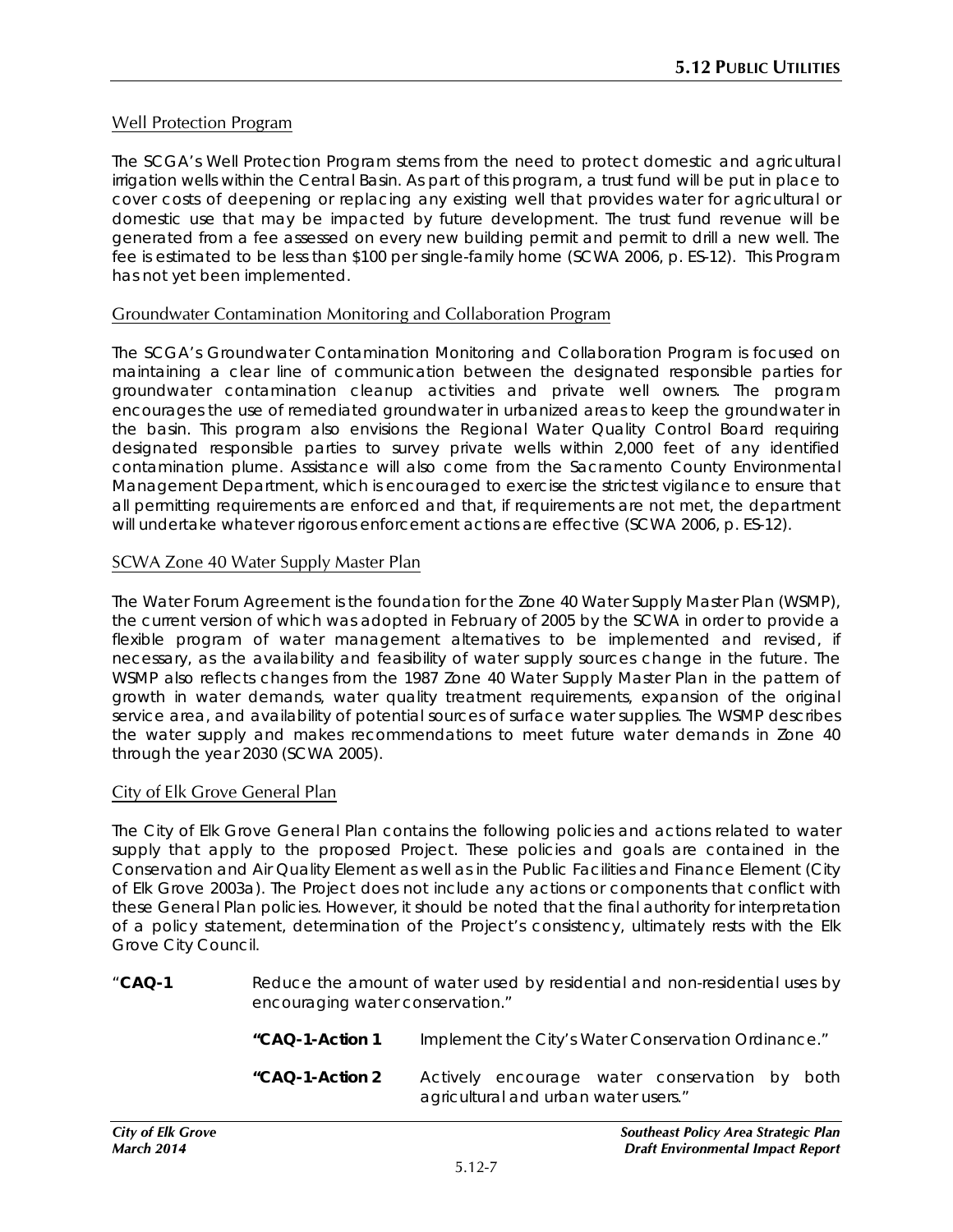- *"CAQ-1-Action 3 Work with urban and agricultural water purveyors to establish long range conservation plans which set specific conservation objectives and utilize, to the extent possible, a common planning horizon, plan framework and estimating/ forecasting procedures."*
- *"CAQ-1-Action 4 Promote the use of drought-tolerant vegetation to minimize water consumption by providing information to developers and designers."*
- **"PF-1** Except when prohibited by state law, the City shall require that sufficient capacity in all public services and facilities will be available on time to maintain desired service levels and avoid capacity shortages, traffic congestion, or other negative effects on safety and quality of life."
	- *"PF-1-Action 1 Consider participating in efforts to develop regional water solutions, such as the Water Forum."*
- **"PF-3** Water supply and delivery systems shall be available in time to meet the demand created by new development, or shall be assured through the use of bonds or other sureties to the City's satisfaction."
	- *"PF-3-Action 1 The following shall be required for all development projects, excluding subdivisions:*

*An assured water supply and delivery system shall be available at the time of project approval. The water agency providing service to the project may provide several alternative methods of supply and/or delivery, provided that each is capable individually of providing water to the project.*

*All required water infrastructure for the project shall be in place at the time of project approval, or shall be assured through the use of bonds or other sureties to the City's satisfaction. Water infrastructure may be phased to coincide with the phased development of large-scale projects."*

- **"PF-5** The City supports the use of reclaimed water for irrigation wherever feasible."
- **"PF-7** The City shall require that water flow and pressure be provided at sufficient levels to meet domestic, commercial, industrial, and firefighting needs."

## 5.12.1.3 WATER SERVICE IMPACTS AND MITIGATION MEASURES

### **Standards of Significance**

The impact analysis provided is based on the following CEQA Guidelines Appendix G thresholds of significance. A public utilities impact with regard to water supply is considered significant if implementation of the Project would result in any of the following: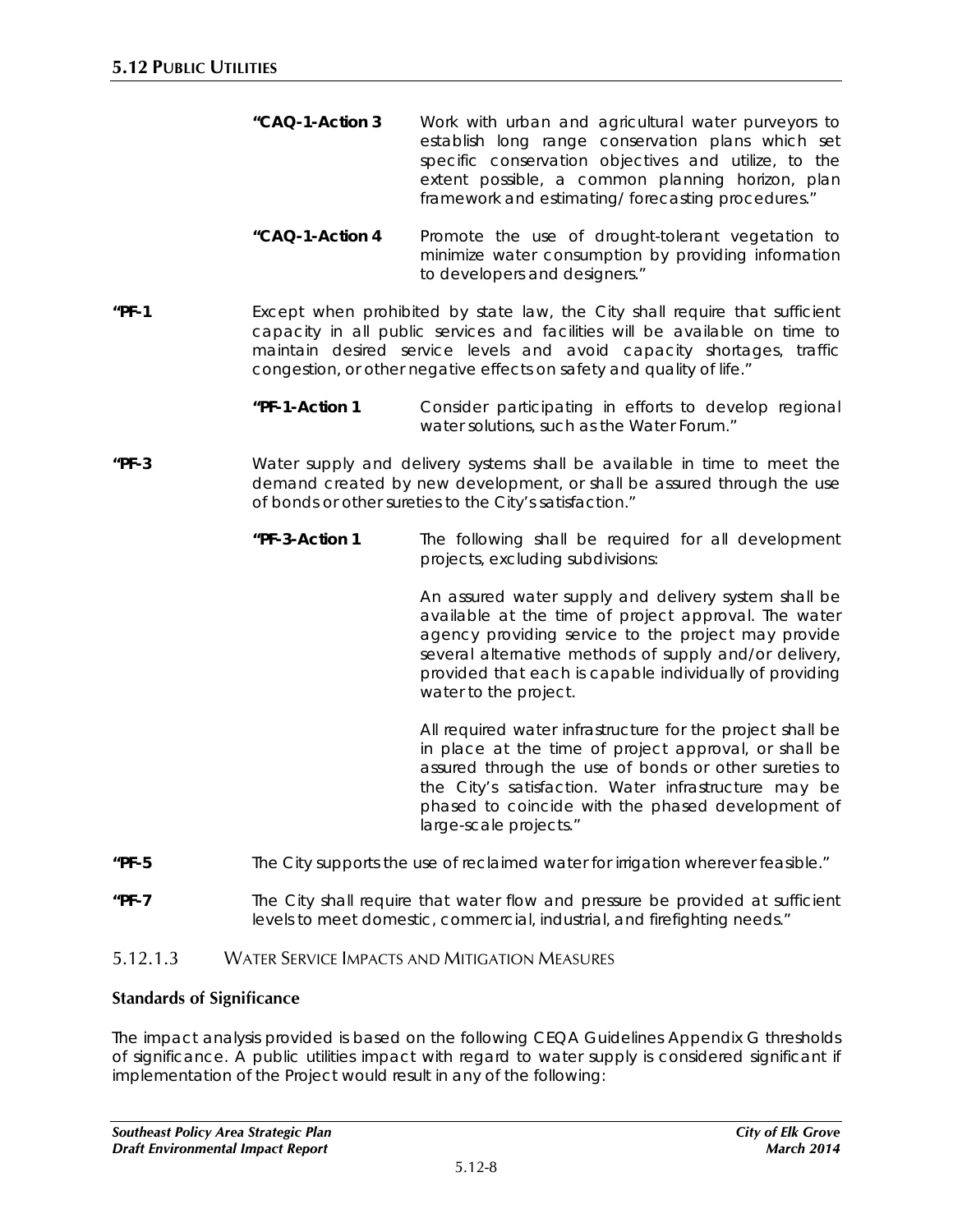- 1) Require or result in the construction of new water treatment facilities or expansion of existing facilities, the construction of which could cause significant environmental effects.
- 2) Not have sufficient water supplies available to serve the project from existing entitlements and resources, or if new or expanded entitlements are needed.

## **Methodology**

The following impact analysis is based primarily on the Water Supply Assessment for Elk Grove Southeast Policy Area prepared for the proposed Project by the SCWA (2013).

#### Sports Complex

In addition to the uses shown on the proposed land use diagram, the Project includes a Sports Complex Overlay to accommodate a regional sports complex in the Project area. The projected water demands described in the following impact analysis do not include this use, nor was this use included in the Sacramento Area Council of Governments (SACOG) growth projections for the Project area.

No specific project designs have been developed for the regional sports complex; therefore, water demand cannot be precisely calculated at this time. However, assuming a water demand at the rate for public recreation uses from the WSA of 3.46 acre-feet per acre per year, a 125-acre sports complex could result in a water demand of approximately 432 acre-feet per year. This is a conservative estimate, as the entire site would not be developed with fields that require irrigation, and it is not known whether natural or artificial turf would be used, so the demand would be less than projected here. In addition, should the sports complex be constructed, it would take the place of other proposed uses in the Project area, so water demand associated from a sports complex would be offset to some extent by the reduction in demand from the land use it replaces.

Because neither the design of the sports complex nor the land uses that would be replaced by the sports complex are currently known, the water demand and necessary water supply infrastructure of the project with a sports complex cannot be determined at this time. Pursuant to CEQA Guidelines Section 15145, if the impact is too speculative for evaluation, the agency should note its conclusion and terminate discussion of the impact. Therefore, no further discussion is feasible at this time.

#### **Project Impacts and Mitigation Measures**

### Increase Water Demand (Standard of Significance 2)

**Impact 5.12.1.1** Implementation of the proposed Project would increase demand for domestic water supply. However, the Sacramento County Water Agency has determined that sufficient water supplies are available to serve the proposed Project. Therefore, this impact would be **less than significant**.

### Water Supply

The projected annual water demand for the proposed Project is 3,188 AF/year, including system losses (SCWA 2013, p. 5). The proposed land uses and projected water demand for the proposed Project are provided in **Table 5.12-5**.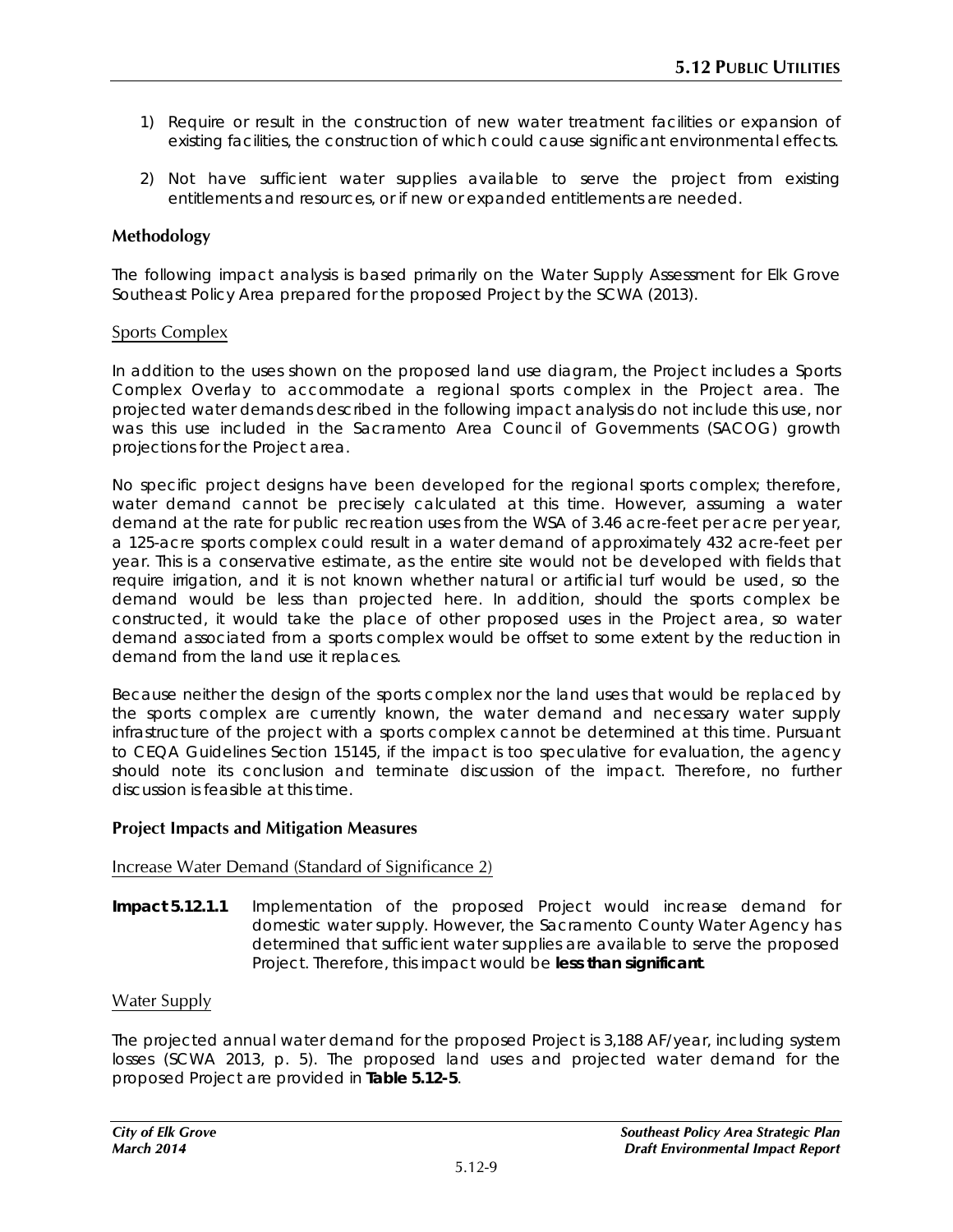Because the proposed Project is located within SACOG's Blueprint Preferred Smart Growth area and within the buildout area identified in the WSMP, the population projection for the Project area is included in the total population projection for the SCWA (see Table 2-3 of the Urban Water Management Plan). As a result, the water demand associated with the proposed Project is considered accounted for in the UWMP. As such, data provided in the UWMP can be used to determine whether the planned water supplies for the SCWA meet its current and projected demands, including those of the proposed Project.

Based on the projections contained in the UWMP, the SCWA has determined that there would be sufficient water supplies to meet the water demands of the proposed Project over the next 20 years during normal, single dry, and multiple dry years. This determination was made based on the projected water supply and demand data contained in the UWMP as well as on the following specific facts:

- The SCWA's conjunctive use program is a sustainable water supply program that provides a 100 percent reliable water supply while protecting environmental values and stabilizing the groundwater basin underlying Zone 40.
- The SCWA's conjunctive use program has been extensively analyzed and documented in the WSMP, the Final EIR for the 2002 WSMP (certified in February 2006), the FEIR – WFA (certified in 1999), and the WFA. All referenced documents have been subjected to thorough technical peer review and public scrutiny.
- The proposed Project would be served by water supplies made available through the SCWA's conjunctive use program.
- A financing plan for the SCWA's conjunctive use program for constructing facilities required for delivering groundwater and surface water to the Project has been approved by the SCWA Board through its adoption of the WSMP, Bond Feasibility Reports, and the Sacramento County Water Agency Code (SCWA 2013, p. 21).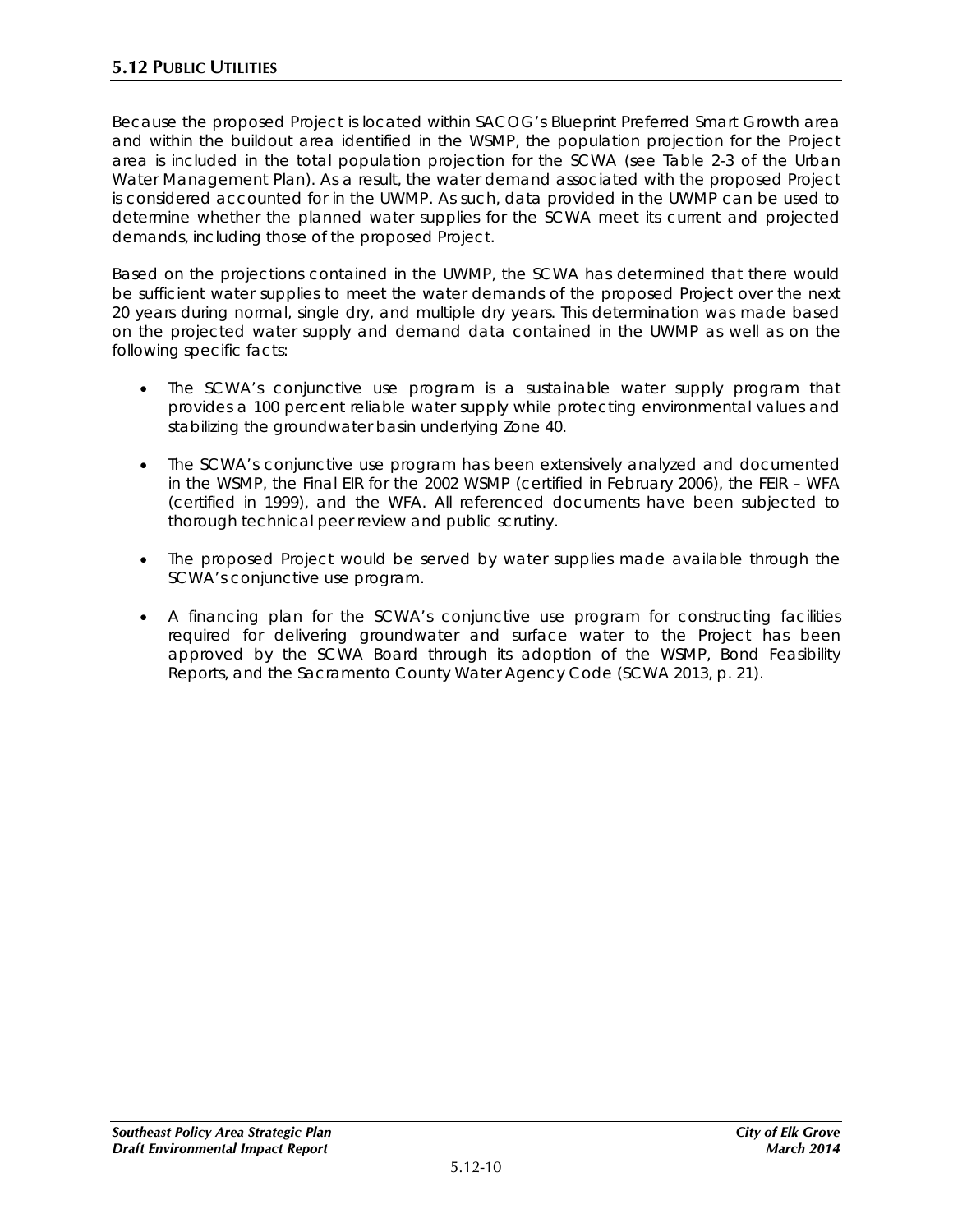| <b>Land Use Description</b>     | <b>Corresponding Land Use</b><br><b>Classification in WSMP</b> | Area (acres) | <b>Unit Water</b><br>Demand<br>Factor <sup>1</sup><br>(AF/acre/year) | Water<br><b>Demand</b><br>(AF/year) |  |  |
|---------------------------------|----------------------------------------------------------------|--------------|----------------------------------------------------------------------|-------------------------------------|--|--|
| <b>Basin</b>                    | Vacant                                                         | 49.4         | 0.00                                                                 | 0.00                                |  |  |
| Commercial                      | Commercial                                                     | 14.2         | 2.75                                                                 | 39.1                                |  |  |
| Drainage Channel                | Public Recreation <sup>2</sup>                                 | 1.7          | 0.00                                                                 | 0.00                                |  |  |
| <b>Estate Residential</b>       | <b>Rural Estates</b>                                           | 62.6         | 1.33                                                                 | 83.3                                |  |  |
| <b>Elementary School</b>        | <b>Public Recreation</b>                                       | 27.6         | 3.46                                                                 | 95.5                                |  |  |
| Greenway                        | <b>Public Recreation</b>                                       | 35.5         | 3.46                                                                 | 122.8                               |  |  |
| <b>High Density Residential</b> | Multi-Family High Density                                      | 60.7         | 4.12                                                                 | 250.1                               |  |  |
| Low Density Residential         | Single-Family                                                  | 212.0        | 2.89                                                                 | 612.7                               |  |  |
| Light Industrial/Flex Space     | Industrial                                                     | 108.2        | 2.71                                                                 | 293.2                               |  |  |
| Medium Density Residential      | Multi-Family Low Density                                       | 95.2         | 3.70                                                                 | 352.2                               |  |  |
| Office                          | Commercial                                                     | 279.9        | 2.75                                                                 | 769.7                               |  |  |
| Park/Open Space                 | <b>Public Recreation</b>                                       | 56.8         | 3.46                                                                 | 196.5                               |  |  |
| Mixed Use Residential           | Multi-Family High Density                                      | 14.0         | 4.12                                                                 | 57.7                                |  |  |
| Mixed Use Commercial            | Commercial                                                     | 27.3         | 2.75                                                                 | 75.1                                |  |  |
| Channel                         | Vacant                                                         | 65.3         | 0.00                                                                 | 0.00                                |  |  |
| Road (ROW)                      | Right-of-Way                                                   | 84.4         | 0.21                                                                 | 17.7                                |  |  |
| Subtotal<br>1,194.8             |                                                                |              |                                                                      |                                     |  |  |
| System Losses 7.5%              |                                                                |              |                                                                      |                                     |  |  |
| <b>Total Demand</b>             |                                                                |              |                                                                      |                                     |  |  |

**TABLE 5.12-5 PROPOSED LAND USE AND WATER DEMANDS ESTIMATE**

*Source: SCWA 2013, p. 5*

*Notes:*

*1. The unit water demands provided in this table are consistent with the WSMP.*

*2. While classified as "Public Recreation," the Drainage Channel land use has no identified water demand.*

Therefore, sufficient water supplies would be available to serve the proposed Project from existing entitlements and resources, and no new or expanded entitlements would be needed. This impact would be **less than significant**.

#### Mitigation Measures

None required.

### **Require Construction of Water System Facilities (Standard of Significance 1)**

**Impact 5.12.1.2** Implementation of the proposed Project would not require the construction of new and expanded water supply infrastructure that could result in impacts to the physical environment. This impact would be **less than significant**.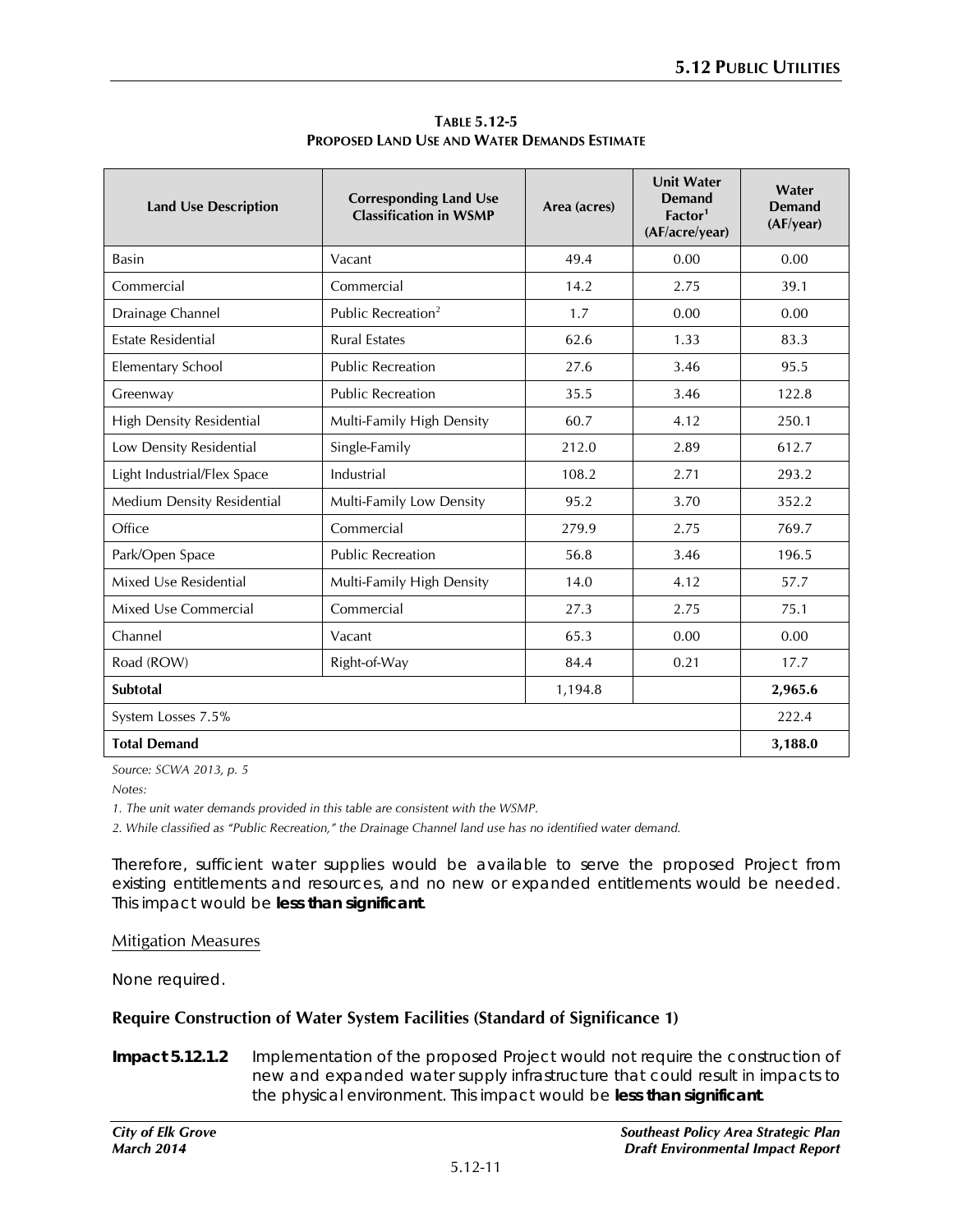The SCWA currently operates eight iron and manganese treatment facilities in Zone 40, including the Poppy Ridge Water Treatment Plant northwest of the Project area. Seven more treatment facilities are in various stages of planning in Zone 40, including the Laguna Ridge treatment facility, north of the Project area. In addition, surface water in Zone 40 is treated at the City of Sacramento's Central Surface and Groundwater Water Treatment Plant (SCWA 2005, p. 4-3). The Elk Grove Southeast Policy Area Master Water Plan also shows the Big Horn Water Treatment Plant (WTP), located north of the Project area near the intersection of Elk Grove Boulevard and Big Horn Boulevard, as a Phase 1 Water System Infrastructure Plan (WSIP) for Zone 40, and the Whitelock WTP, approximately 0.25 mile north of the Project area, as a planned Phase 2 facility in the WSIP. The Master Water Plan also plans for the development of several new groundwater wells, most of which are located off-site along Big Horn Boulevard, Poppy Ridge Road, and West Stockton Boulevard. One well is planned for Phase 2 of the WSIP in the northeastern corner of the Project area (Wood Rodgers 2013a).

As discussed above, the Project's water demand was accounted for in the SCWA's water demand projections. The treatment facilities and associated infrastructure were planned and designed to accommodate future growth in the area and therefore would provide sufficient capacity to serve the Project area. No new water treatment facilities would be required as a result of the proposed Project.

As described in this subsection, planned and existing domestic water facilities border the entire Project area, including 20-inch transmission lines located in Bilby Road on the north, in Bruceville Road on the west, and in Kammerer Road on the south, and a 20-inch transmission main stub in Whitelock Parkway (Wood Rodgers 2013a, pp. 10–11). This infrastructure would be extended in the Project area in order to serve future development as described in the proposed Master Water Plan*.* The plan also shows a proposed extension of a 20-inch transmission line within the future extension of Bilby Road out of the Project area to the east, where it would connect to an existing 20-inch transmission line near West Stockton Boulevard (Wood Rodgers 2013a) (see **Appendix I**). Impacts associated with the extension of the 20-inch domestic water pipe were addressed as part of the environmental documentation for the approved Sterling Meadows project located directly east of the Project area. The effects of construction of off-site wells were analyzed in the Zone 40 Water Supply Master Plan Final EIR (SCH# 2002122068). The proposed Project would not result in changes to those plans that would result in impacts which have not already been considered.

Impacts associated with construction of necessary on-site water system facilities described here are addressed in the individual technical sections of this Draft EIR (5.1 through 5.13). Potential impacts could include disturbance of biological and/or cultural resources, conversion of agricultural land, construction-related air emissions, soil erosion and water quality degradation, handling of hazardous materials (e.g., fuels), temporary excessive noise, and temporary construction traffic. Where necessary, mitigation measures are provided to reduce impacts. The provision of water supply infrastructure is considered as part of the development of the Project area; there would be no additional impact beyond that identified for the Project as a whole. Therefore, this impact would be **less than significant**.

### Mitigation Measures

None required.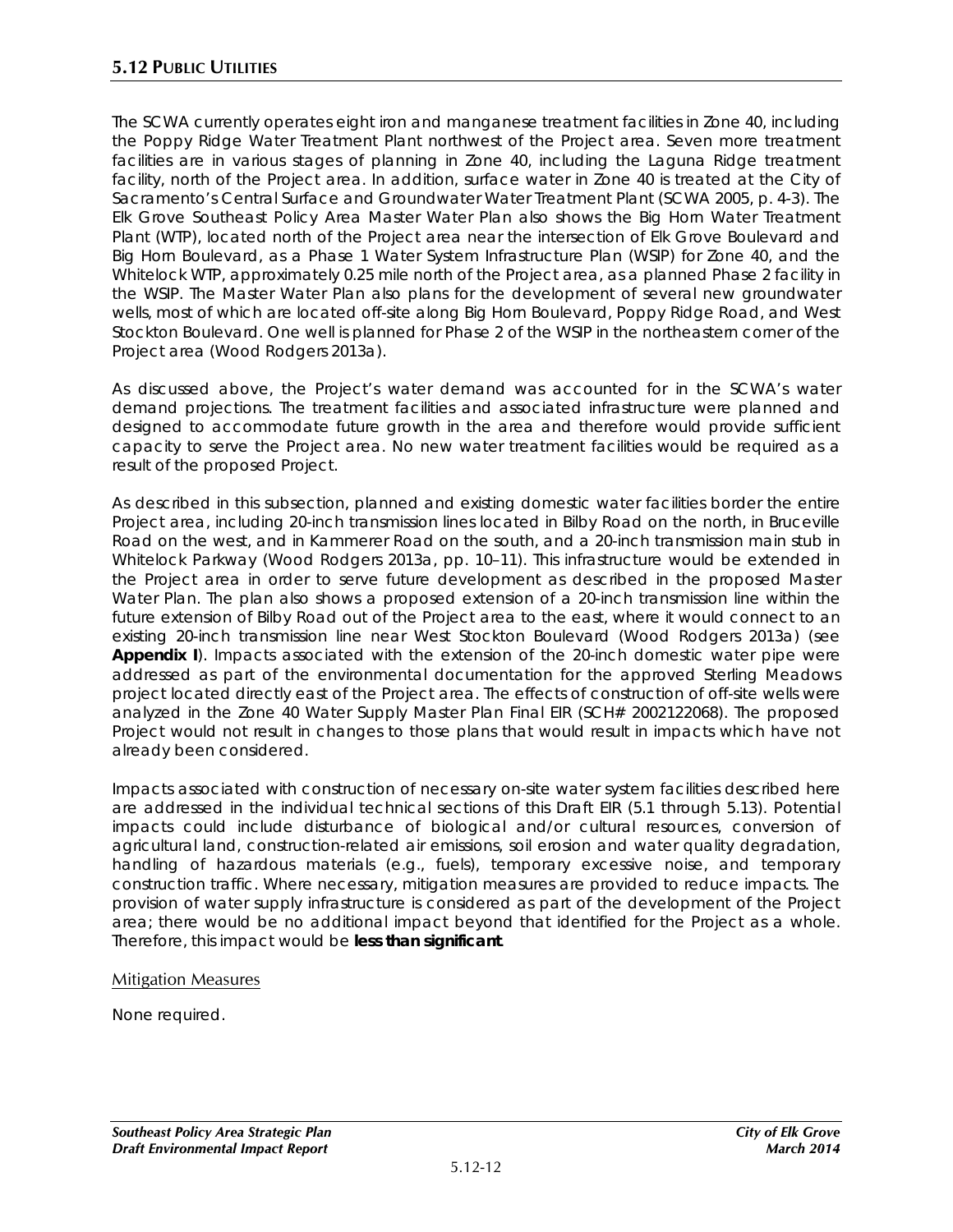# 5.12.1.4 WATER SERVICE CUMULATIVE SETTING, IMPACTS, AND MITIGATION MEASURES

## **Cumulative Setting**

The cumulative setting for water supply is the SCWA's Zone 40, which encompasses a portion of central Sacramento County including the City of Elk Grove and portions of the cities of Sacramento and Rancho Cordova (SCWA 2005, p. ES-2).

#### **Cumulative Impacts and Mitigation Measures**

#### Cumulative Water Service Impacts

**Impact 5.12.1.3** Implementation of the proposed Project, in combination with other development within the SCWA's Zone 40, would increase demand for domestic water supply. The proposed Project's contribution to this impact would be **less than cumulatively considerable**.

As described under Impact 5.12.1.1, the proposed Project's projected total water demand at buildout would be approximately 3,188 AF/year and this demand was considered in the SCWA's Urban Water Management Plan. The SCWA has determined that it has sufficient supplies to meet this demand, in addition to its other existing and projected demands, during normal, single dry, and multiple dry years. In addition, the SCWA has demonstrated that its water supply program is reliable and that a financing plan is in place for planned capital improvement projects. Future development projects in Zone 40 not included in the SCWA's UWMP would be required to prepare a Water Supply Assessment to ensure that sufficient water supplies are available prior to approval. The proposed Project's contribution to cumulative water supply impacts would be **less than cumulatively considerable**.

#### Mitigation Measures

None required.

# **5.12.2 WASTEWATER SERVICE**

### 5.12.2.1 WASTEWATER SERVICE EXISTING SETTING

### **Wastewater Service**

#### Sacramento Regional County Sanitation District

Wastewater treatment for the Project area is provided by the Sacramento Regional County Sanitation District (SRCSD), which serves approximately 1.4 million people. The SRCSD owns and operates the regional wastewater conveyance system and the Sacramento Regional Wastewater Treatment Plant (SRWTP), located at 8521 Laguna Station Road. The SRCSD's contributing agencies—the Sacramento Area Sewer District (SASD) (which serves the City of Elk Grove) and the cities of Folsom, West Sacramento, and Sacramento—each collect wastewater, while the SRCSD is responsible for major conveyance, wastewater treatment, and wastewater disposal (SRCSD 2014).

#### Sacramento Area Sewer District

The Sacramento Area Sewer District (SASD), formerly known as County Sanitation District-1, provides wastewater collection services in the urbanized unincorporated area of Sacramento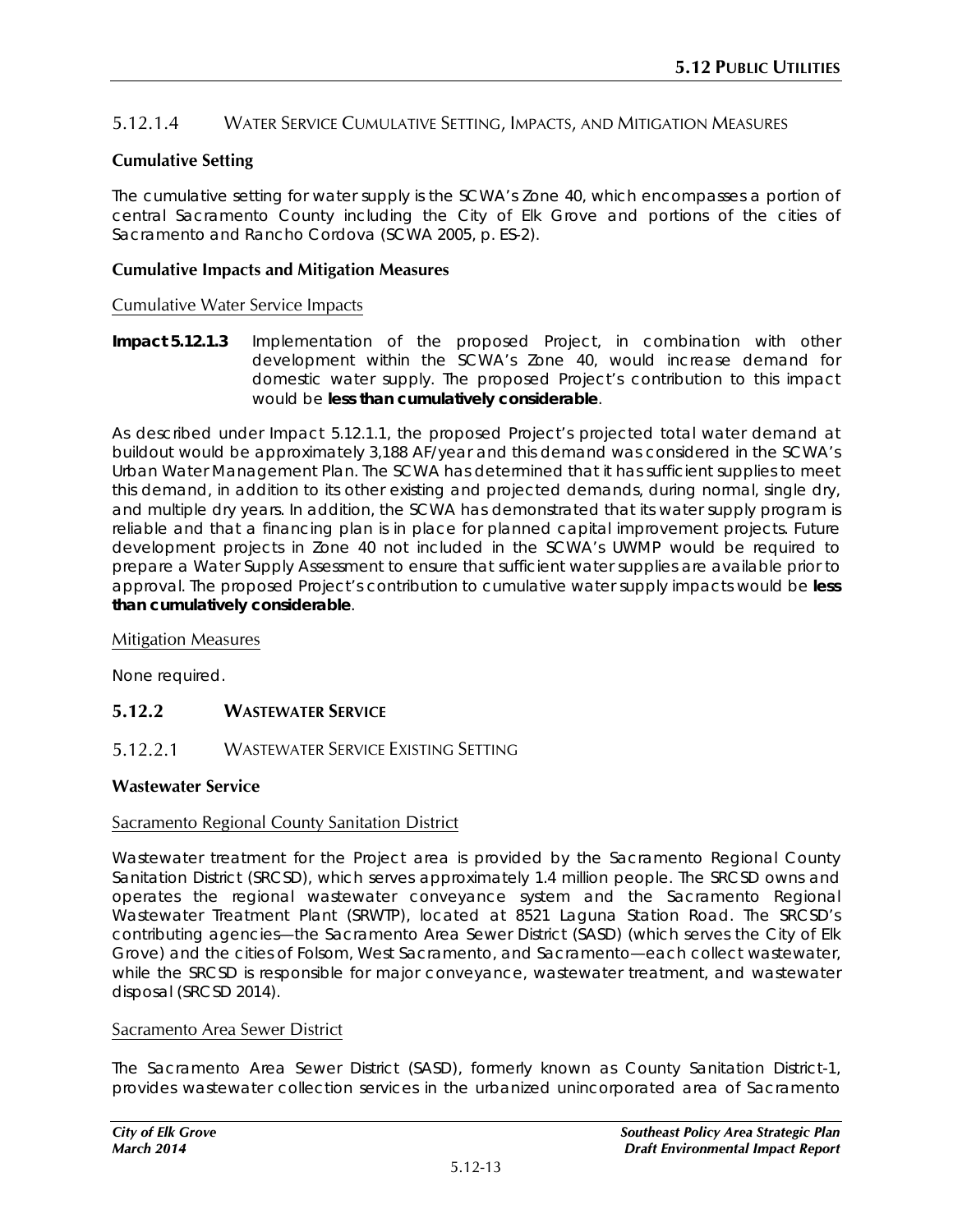County, in the cities of Citrus Heights, Elk Grove, and Rancho Cordova, and in a portion of the cities of Sacramento and Folsom. The SASD owns, operates, and maintains a network of 4,400 miles of main line and lower lateral pipes in a 270-square-mile area (SASD 2014).

Collection system pipelines are categorized and based on size, function, and hydraulic capacity. Trunk sewers are pipes that function as conveyance facilities to transport the collected wastewater flows to the SRCSD interceptor system.

The collection system in the Project area includes trunks, which are designed to carry flows from 1 to 10 million gallons per day (mgd), and laterals, which are designed to carry flows of less than 1 mgd. The existing Elk Grove trunk line extends southeast from the Sacramento Regional Wastewater Treatment Plant influent diversion structure to Laguna Boulevard, then parallel to SR 99 along East Stockton Boulevard extending close to the southern City boundary.

### Sacramento Regional Wastewater Treatment Plant

The Sacramento Regional Wastewater Treatment Plant, operated by the SRCSD, is located on 900 acres of a 3,550-acre site between Interstate 5 and Franklin Boulevard, north of Laguna Boulevard. The remaining 2,650 acres serve as a "bufferland" between the SRWTP and nearby residential areas.

The SRWTP treats an average 150 million gallons of wastewater per day and is capable of treating up to 400 million gallons per day during peak wet weather flow. Wastewater is treated by accelerated physical and natural biological processes before it is discharged to the Sacramento River. The SRWTP provides secondary treatment using an activated sludge process (SRCSD 2014).

The Sacramento Regional Wastewater Treatment Plant 2020 Master Plan for the SRWTP provides a phased program of recommended wastewater treatment facilities and management programs to accommodate planned growth and to meet existing and anticipated regulatory requirements in the SRCSD service area through the year 2020. The master plan uses SACOG population projections multiplied by per capita flow and load values to determine future facilities needs (SRCSD 2008, p. 14). The SRWTP's reliable capacity is currently limited, based on hydraulic considerations, to an equivalent 207 mgd average dry weather flow (ADWF). This existing capacity falls short of the projected 218 mgd average dry weather flow in 2020. Therefore, the Sacramento Regional Wastewater Treatment Plant has been master planned to accommodate 350 mgd average dry weather flow (SRCSD 2008, p. 15). In addition, the SRCSD has prepared a long-range master plan for the large-diameter interceptors that transport wastewater to the SRWTP. The master plan includes interceptor upgrades/expansions to accommodate anticipated growth through 2035 (SRCSD 2008, p. 5).

# 5.12.2.2 WASTEWATER SERVICE REGULATORY FRAMEWORK

# **Federal**

# Clean Water Act

In the 1970s, the Clean Water Act (CWA) established the legal authority in the United States to develop water quality standards to assure the protection of human health and the environment. The Clean Water Act made grant funds available for wastewater treatment plant construction and upgrades, and the act also implemented the requirement for waste discharge permits for every discharge to land and water bodies, such as oceans, rivers, lakes, or creeks. The US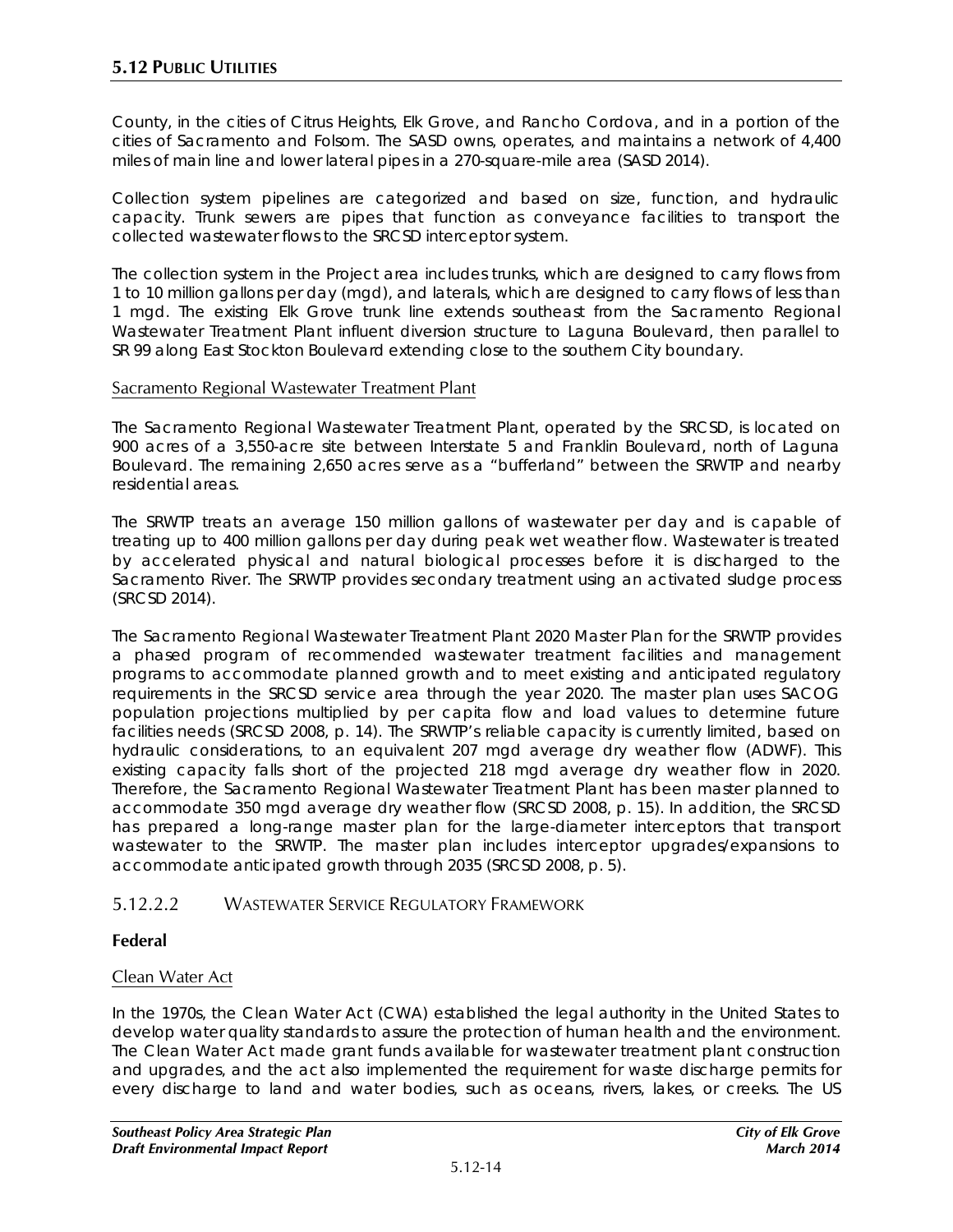Environmental Protection Agency (EPA) is the federal agency responsible for implementing the act and has delegated authority to the State to regulate water quality.

## **State**

## Regional Water Quality Control Board

The Central Valley Regional Water Quality Control Board (RWQCB) regulates and enforces permits to dischargers in the Central Valley, including the SRWTP. The National Pollutant Discharge Elimination System (NPDES) is the permitting system for discharges to water bodies. The NPDES goal is to protect beneficial uses of the water body. Beneficial uses of the Sacramento River include, but are not limited to, agricultural irrigation, drinking water supply, recreation, and freshwater habitat. The SRWTP's NPDES permit requires specific, measurable quality assurance and is updated every five years to accommodate new environmental concerns and larger wastewater flows. Permit limitations explain, in detail, the quality that the SRWTP's discharge must achieve. Permit monitoring requirements provide a basis for systematic sampling of the discharge and the Sacramento River to monitor water quality. In addition to limitations and monitoring requirements, the RWQCB requires several studies to evaluate the impacts of the Sacramento Regional Wastewater Treatment Plant's discharge to the Sacramento River.

### **Local**

#### Sacramento Regional County Sanitation District

### *Sacramento Regional Wastewater Treatment Plant 2020 Master Plan*

The 2020 Master Plan for the SRWTP provides a phased program of recommended wastewater treatment facilities and management programs to accommodate planned growth and to meet existing and anticipated regulatory requirements through the year 2020. The Master Plan addresses both public health and environmental protection issues while ensuring reliable service at affordable rates for SRCSD customers. The Master Plan's key goals are to provide sufficient capacity to meet growth projections and an orderly expansion of SRWTP facilities, to comply with applicable water quality standards, and to provide for the most cost-effective facilities and programs from a watershed perspective (SRCSD 2008).

### *Regional Interceptor Master Plan 2000*

The SRCSD has prepared a long-range master plan for the large-diameter interceptors that transport wastewater to the Sacramento Regional Wastewater Treatment Plant and includes interceptor upgrades/expansions to accommodate anticipated growth through 2035 (SRCSD 2000).

### City of Elk Grove General Plan

The City of Elk Grove General Plan contains the following policies and actions related to wastewater that apply to the proposed Project. These policies and goals are contained in the Public Facilities and Finance Element (City of Elk Grove 2003a). The Project does not include any actions or components that conflict with these General Plan policies. However, it should be noted that the final authority for interpretation of a policy statement, determination of the Project's consistency, ultimately rests with the Elk Grove City Council.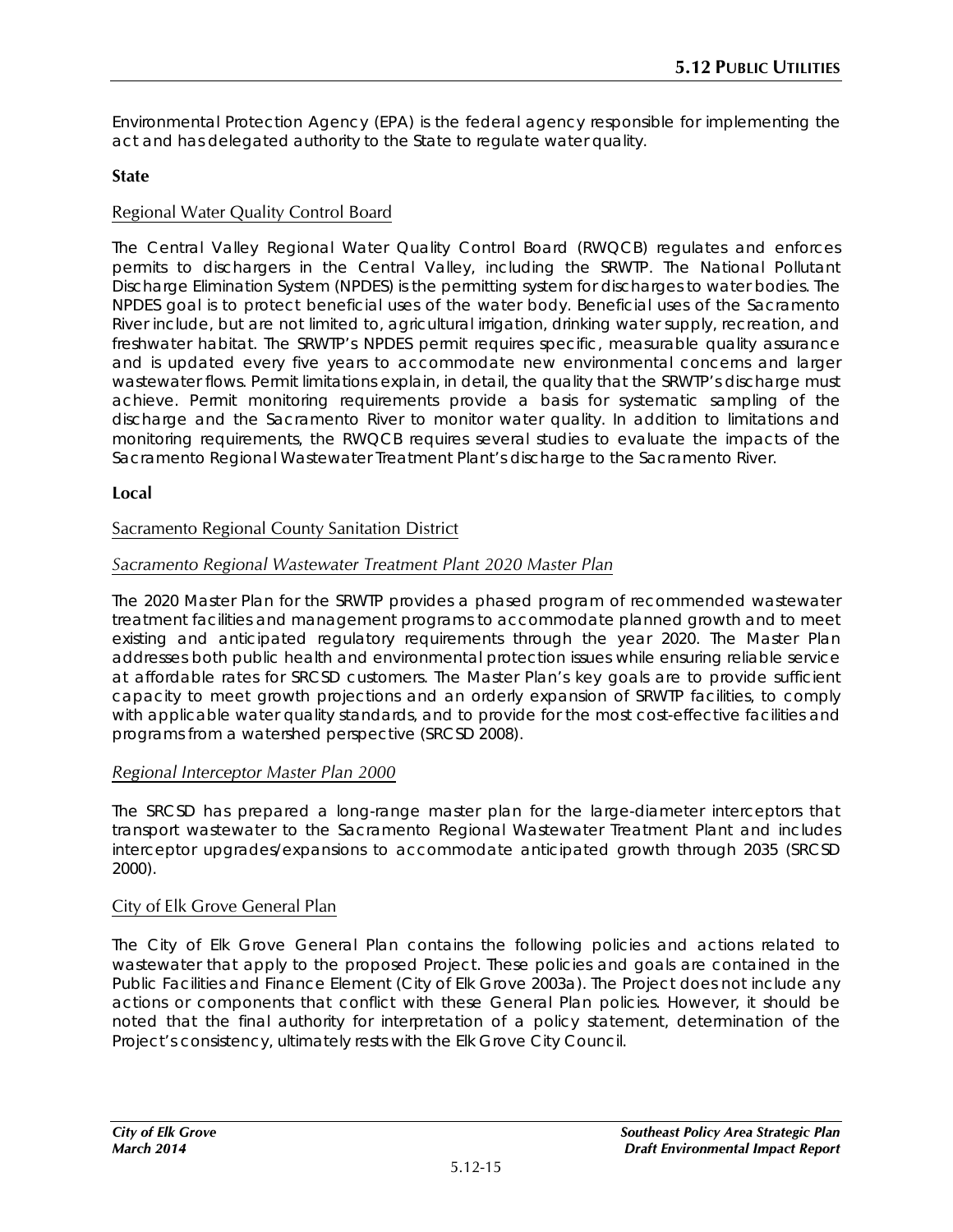- **"PF-8** Sewage conveyance and treatment capacity shall be available in time to meet the demand created by new development, or shall be assured through the use of bonds or other sureties to the City's satisfaction**."**
	- *"PF-8-Action 1 The following shall be required for all development projects, excluding subdivisions:*
		- Sewer/wastewater treatment capacity shall be available at the time of project approval.
		- All required sewer/wastewater infrastructure for the project shall be in place at the time of project approval, or shall be assured through the use of bonds or other sureties to the City's satisfaction."
	- *"PF-8-Action 2 The following shall be required for all subdivisions to the extent permitted by state law:*
		- Sewage/wastewater treatment capacity shall be available at the time of tentative map approval.
		- The agency providing sewer service to the subdivision shall demonstrate prior to the approval of the Final Map by the City that sufficient capacity shall be available to accommodate the subdivision plus existing development, and other approved projects using the same conveyance lines, and projects which have received sewage treatment capacity commitment.
		- Onsite and offsite sewage conveyance systems required to serve the subdivision shall be in place prior to the approval of the Final Map, or their financing shall be assured to the satisfaction of the City, consistent with the requirements of the Subdivision Map Act.
		- Sewage conveyance systems within the subdivision shall be in place and connected to the sewage disposal system prior to the issuance of any building permits. Model homes may be exempted from this policy as determined appropriate by the City, and subject to approval by the City."
- **"PF-9** Development along corridors identified by sewer providers in their Master Plans as locations of future sewerage conveyance facilities shall incorporate appropriate easements as a condition of approval."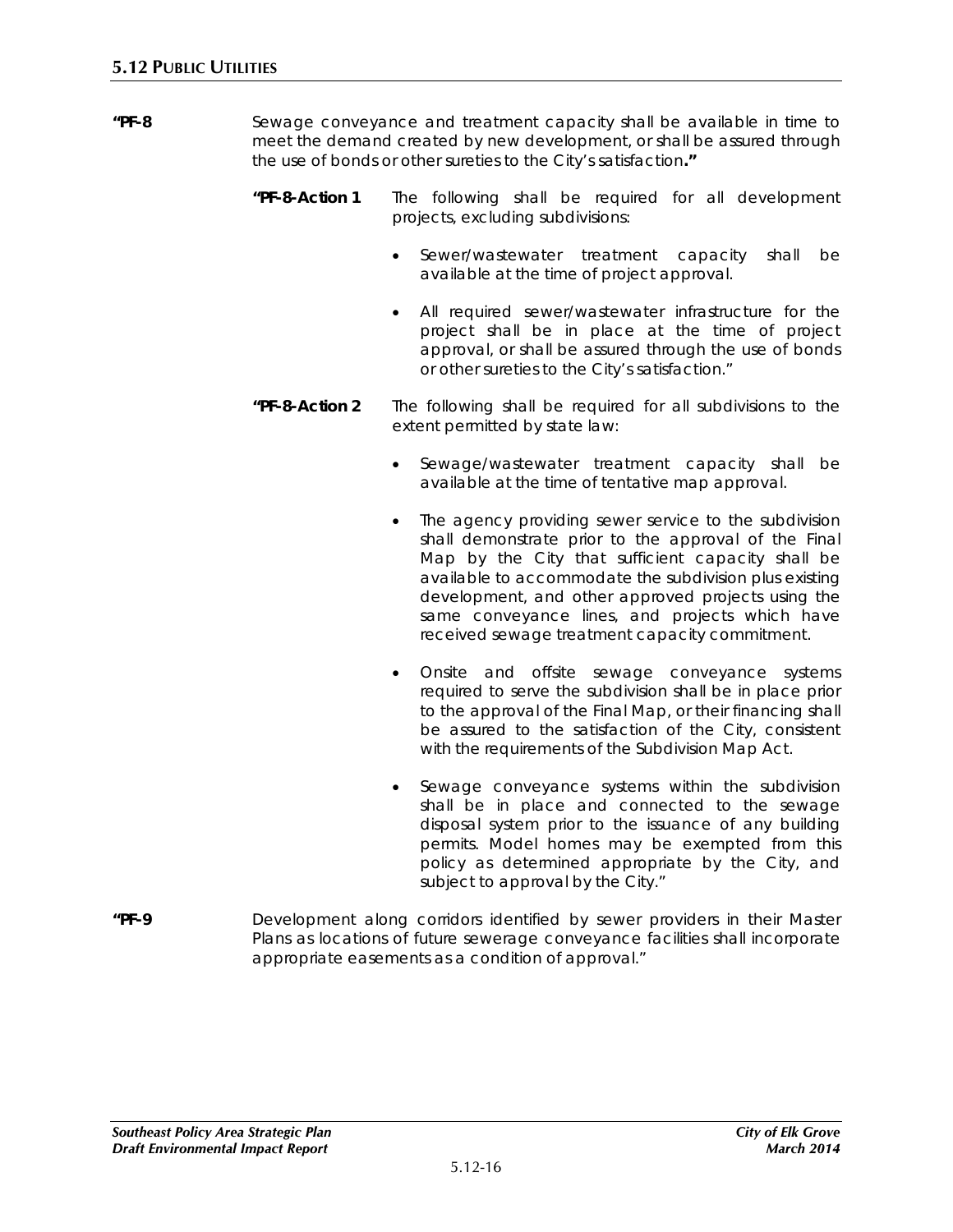# 5.12.2.3 WASTEWATER SERVICE IMPACTS AND MITIGATION MEASURES

## **Standards of Significance**

The impact analysis provided below is based on the following CEQA Guidelines Appendix G thresholds of significance. A public utilities impact with regard to wastewater is considered significant if implementation of the Project would result in any of the following:

- 1) Exceed wastewater treatment requirements of the applicable Regional Water Quality Control Board.
- 2) Require or result in the construction of new wastewater treatment facilities or expansion of existing facilities, the construction of which could cause significant environmental effects.
- 3) Result in a determination by the wastewater treatment provider which serves or may serve the project that it does not have adequate capacity to serve the project's projected demand in addition to the provider's existing commitments.

#### **METHODOLOGY**

The following impact analysis is based primarily on the Elk Grove Southeast Policy Area Level II Sewer Study prepared for the proposed Project by Wood Rodgers (2013b), which was approved by SASD on March 5, 2014.

### **Sports Complex**

In addition to the uses shown on the proposed land use diagram, the Project includes a Sports Complex Overlay to accommodate a regional sports complex in the Project area. The project wastewater flows described in the following impact analysis do not include this use, nor do the SACOG growth projections for the region. No specific project designs have been developed for the regional sports complex; therefore, wastewater flows cannot be precisely calculated at this time.

However, as described previously, preliminary planning discussions indicate that the sports complex is envisioned as a soccer stadium seating between 8,000 and 18,000 people (City of Elk Grove 2013). Using a wastewater generation factor of 3 gallons per day (gpd) per seat (Placer County 2007, p. 6.11-6), it is estimated that the proposed sports complex would generate approximately 24,000 to 54,000 gpd (0.024 to 0.054 million gpd) of wastewater. This would represent a relatively minor increase (+0.01 to 0.02%) in the Project's overall average dry weather wastewater flows. In addition, should the sports complex be constructed, it would take the place of other proposed uses, depending on the selected location, and its wastewater flows would be offset to some extent by the reduction in acreage of the use(s) it replaces. The SRWTP is master planned to accommodate 350 mgd average dry weather flow and would be anticipated to have sufficient capacity to serve the proposed Project with the sports complex.

The design and location of a sports complex has not yet been determined and specific wastewater infrastructure needs are not yet known. However, such a use would be a high peak flow venue and would likely require attenuation on-site before discharging via collector pipes.

Because neither the design of the sports complex nor the land uses that would be replaced by the sports complex are known currently, the wastewater flows and necessary wastewater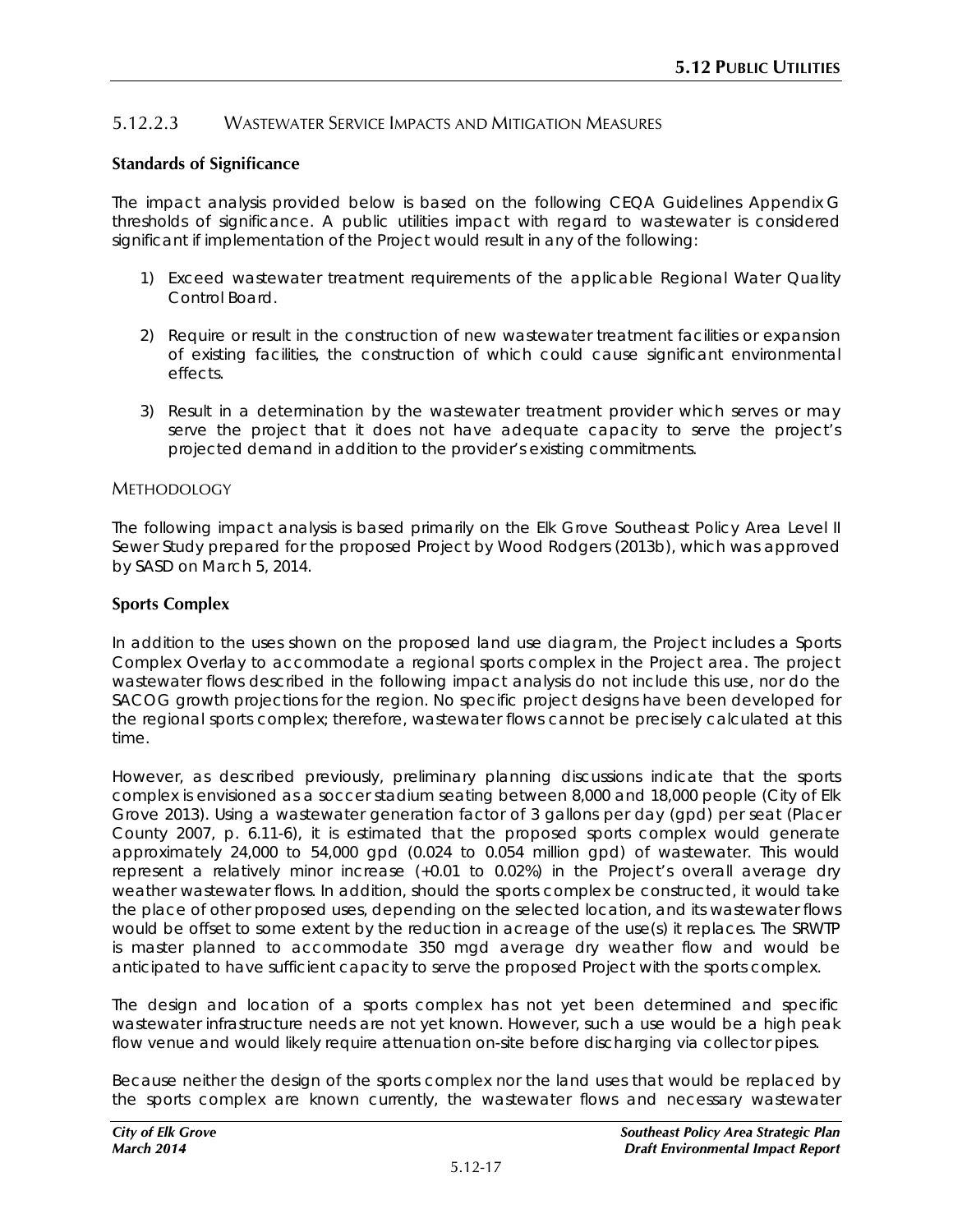infrastructure of the project with a sports complex cannot be determined at this time. Pursuant to CEQA Guidelines Section 15145, if the impact is too speculative for evaluation, the agency should note its conclusion and terminate discussion of the impact. Therefore, no further discussion is feasible at this time.

### PROJECT IMPACTS AND MITIGATION MEASURES

#### **Increase Demand for Wastewater Treatment (Standards of Significance 1, 2, and 3)**

**Impact 5.12.2.1** Implementation of the proposed Project would result in the generation of wastewater, which would require treatment at the Sacramento Regional Wastewater Treatment Plant. There is adequate capacity within the SRCSD's existing treatment plant. Therefore, this impact would be **less than significant**.

According to the sewer study prepared for the proposed Project (Wood Rodgers 2013b, p. 17; see **Appendix I**), at buildout, the Project area is anticipated to generate an estimated 2.5 million gallons per day (mgd) during average dry weather flow and 5.8 mgd during peak wet weather flow (Wood Rodgers 2014). Wastewater generated by the Project would be conveyed to the SRWTP for treatment. As described previously, the current capacity of the plant is limited to 207 mgd and the SRWTP treats an average 150 million gallons of wastewater per day and is capable of treating up to 400 million gallons per day during peak wet weather flow. Therefore, the addition of Project-generated wastewater would not exceed capacity of the treatment plant. In addition, the SRWTP has been master planned to accommodate 350 mgd average dry weather flow and would be expanded and upgraded to respond to future growth. The projected flows presented in the SRWTP 2020 Master Plan were based on SACOG growth projections, which included growth associated with future development of the Project area. The projected wastewater generation from the proposed Project would not exceed previous projections for wastewater generation from the Project area and would not trigger the need for expansion of the SRWTP. Therefore, the Sacramento Regional Wastewater Treatment Plant would have adequate capacity to serve the proposed Project.

The SRWTP currently operates in compliance with all applicable existing regulatory requirements. In addition, the SRWTP 2020 Master Plan includes recommended facility and management program upgrades to ensure compliance with anticipated future regulatory requirements. Therefore, the proposed Project would not result in the exceedance of any wastewater treatment requirements of the Central Valley RWQCB. This impact would be **less than significant**.

#### Mitigation Measures

None required.

### **Require Construction of Wastewater System Facilities (Standard of Significance 2)**

**Impact 5.12.2.2** Implementation of the proposed Project would require the construction of new and expanded wastewater infrastructure, which could result in impacts to the physical environment. This impact would be **less than significant**.

Flows generated by the proposed Project would connect to existing and planned facilities that serve adjacent projects, including the Laguna Ridge Specific Plan (LRSP), Sterling Meadows, and the Elk Grove Promenade/Lent Ranch. As individual development projects are proposed in the Project area, project designs would include specific wastewater system facility needs both within and outside the Project area.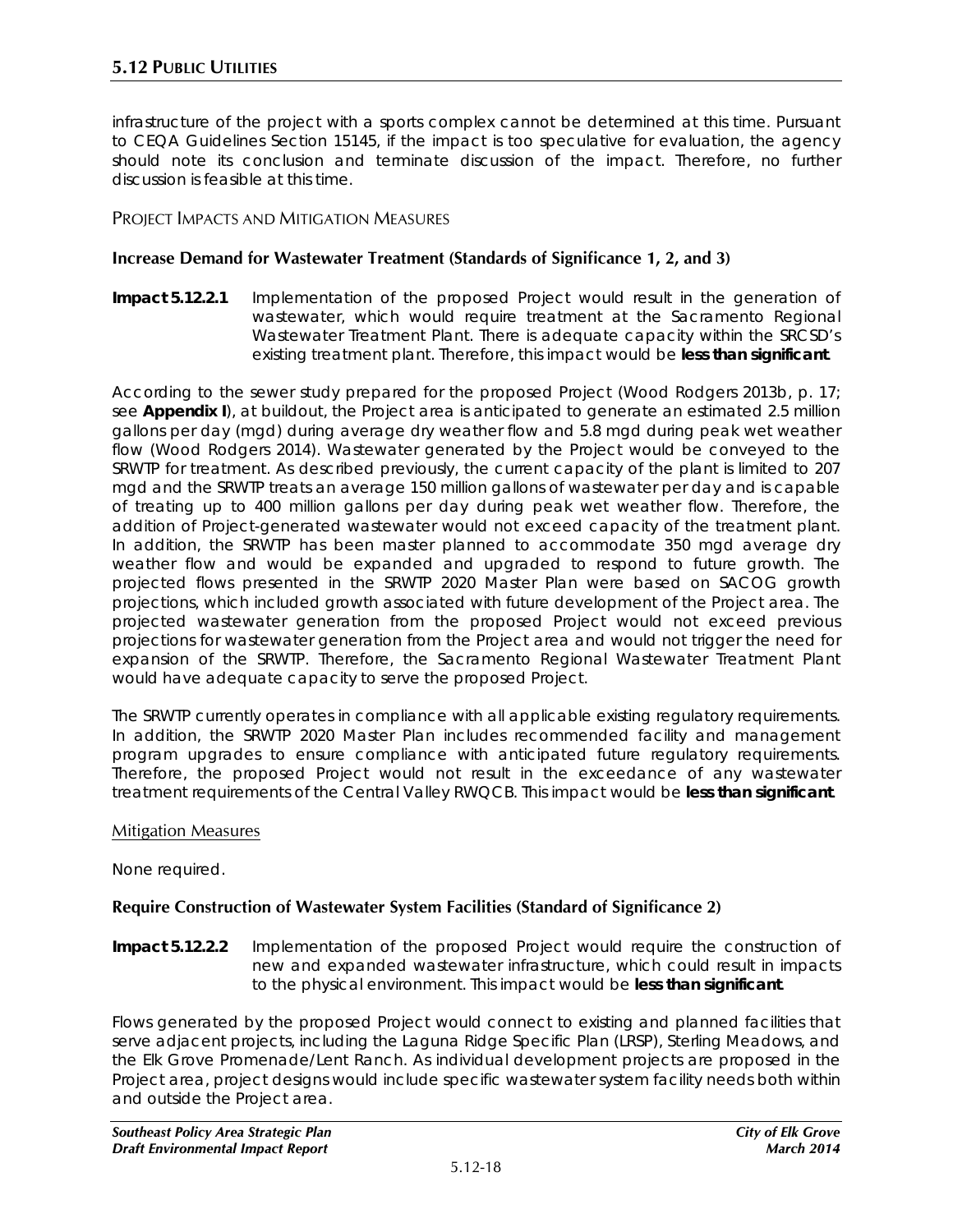Wastewater generated in an approximately 48-acre portion of the Project area located in the northeast corner immediately south of Poppy Ridge Road is proposed to convey south to the Elk Grove Promenade lift station and force main, as shown in **Figure 2.0-6** in Section 2.0, Project Description. Wastewater generated in an approximately 22.2-acre portion of the Project area located north of Poppy Ridge Road is proposed to convey west to the existing LRSP north lift station. Wastewater generated in the remaining portions of the Project area is proposed to convey west to the planned LRSP south lift station.

Wastewater conveyance infrastructure for the Project and surrounding developments have been planned, and continue to be planned, on a cumulative basis through a series of sewer studies. Additional, more detailed plans will need to be prepared as each development moves forward. The planned infrastructure is depicted in **Figure 2.0-7** in Section 2.0, Project Description. As shown, off-site infrastructure would be required to connect to planned conveyance infrastructure within Bruceville Road through the LRSP area north of the western portion of the Project area. The existing Elk Grove Promenade lift station is located directly adjacent to the eastern edge of the Project area, so no off-site infrastructure would be required to connect to the Elk Grove Promenade shed. Additional conveyance infrastructure would be constructed in the Project area and in the existing and planned roadways along the edges of the Project area, including Poppy Ridge Road, Lotz Parkway, Big Horn Boulevard, Kammerer Road, and Bruceville Road.

As indicated in the Sewer Master Plan for the proposed Project (Wood Rodgers 2013b, p. 11), anticipated Project wastewater flows would exceed planned flows at many of the proposed connection points to off-site sewer infrastructure and may require upsizing of future infrastructure within the LRSP. However, adjustments in the sizing of future conveyance infrastructure would not result in additional environmental impacts in excess of those already addressed in this Draft EIR and the environmental documentation prepared for the LRSP (City of Elk Grove. 2003d).

Off-site infrastructure that has already been approved but not yet constructed would be built north of the western extension of the Project area, parallel to Bilby Road in the LRSP area. Other infrastructure would include pipelines that would serve both the Project and the LRSP within Bruceville Road. Other sewer lines would be placed in existing roadways internal to the Project area and along the edges of the area, including in Big Horn Boulevard, Bruceville Road, and Kammerer Road. The potential impacts of the ground-disturbing activities that may be required to develop sewer infrastructure in the Project area are addressed in Sections 5.1 to 5.13 of this Draft EIR. This includes construction impacts associated with air quality, noise, and traffic, as well as impacts associated with ground disturbance, including geology and soils, biological resources, and cultural resources. The potential impacts associated with the development of the sewer line north of and parallel to Bilby Road were considered in the LRSP EIR. That EIR was prepared with the assumption that the Project area would also be developed and that infrastructure which would serve both the LRSP and the proposed Project would be constructed in a portion of the LRSP area. The LRSP EIR provides mitigation measures that would address the potential impacts that could occur as the result of constructing a sewer pipeline, as well as other infrastructure, through that site. The LRSP EIR acknowledges the potential for construction impacts on traffic, air quality, and noise, and also addresses impacts associated with ground disturbance, such as biological resources, cultural resources, and geology and soils. Adjustments and modifications to flow amounts from the Project area that would be conveyed through the LRSP area would not result in additional impacts as they would not result in the need for additional offsite infrastructure within the LRSP area. The adjustments could result in the need for downsizing or upsizing the infrastructure from the current planned size, but the adjustment would not be great enough to result in a larger footprint or new impacts that cannot be mitigated by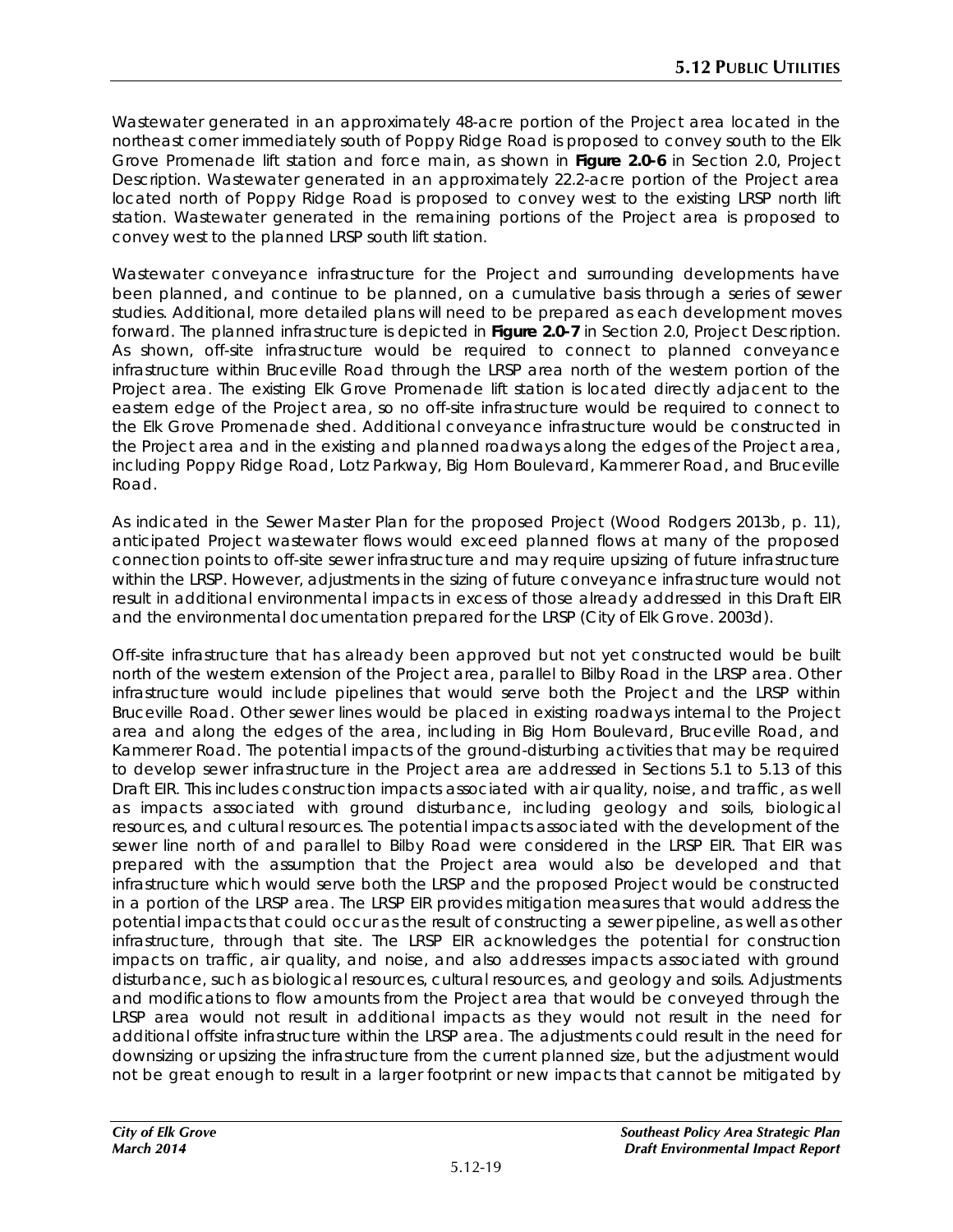the existing and approved mitigation measures in the LRSP EIR. No additional mitigation or analysis would be needed.

Construction impacts associated with extension, expansion, and/or replacement of on-site wastewater system facilities are addressed in the individual technical sections of this Draft EIR (Sections 5.1 through 5.13). The areas where off-site infrastructure would be required are located entirely within the Laguna Ridge Specific Plan, the EIR for which addressed the potential for environmental impacts associated with ground disturbance in the entire plan area. This infrastructure was planned on a cumulative basis for several future developments, including the proposed Project. The proposed Project would not result in the need for additional off-site infrastructure. As stated above, the proposed Project would not result in the need for additional mitigation for off-site infrastructure since the approved mitigation measures in the LRSP EIR are adequate to address all impacts that would be associated with developing the segment of sewer line north of and parallel to Bilby Road in the LRSP area. Potential impacts include temporary aesthetic impacts, disturbance of biological and/or cultural resources, conversion of agricultural land, temporary air emissions, soil erosion and water quality degradation, handling of hazardous materials, temporary excessive noise, and temporary construction traffic. Because of this and because off-site impacts were addressed in the LRSP EIR, which has already been approved, and no further impacts would result, this impact would be **less than significant**.

#### Mitigation Measures

None required.

## 5.12.2.4 WASTEWATER SERVICE CUMULATIVE SETTING, IMPACTS, AND MITIGATION MEASURES

### **Cumulative Setting**

The cumulative setting for wastewater impacts would be the service area of the Sacramento Regional County Sanitation District, which includes portions of unincorporated Sacramento County as well as the cities of Citrus Heights, Elk Grove, Folsom, Rancho Cordova, Sacramento, and West Sacramento and the communities of Courtland and Walnut Grove.

### **Cumulative Impacts and Mitigation Measures**

Cumulative Wastewater Impacts

**Impact 5.12.2.3** Implementation of the proposed Project, in combination with other development in the SRCSD service area, would generate significant new wastewater flows requiring conveyance and treatment. This impact would be **cumulatively considerable**.

As described under Impact 5.12.2.1, the proposed Project is projected to generated 2.5 mgd during average dry weather flow and 5.8 mgd during peak wet weather flow (Wood Rodgers 2014). The Project could also generate an approximately 0.024 to 0.054 mgd, if the regional sports complex is developed. This would replace another land use, although it is unknown at this time which land uses would be replaced with the sports complex, if developed, so it cannot be known if this would result in a slight increase or a decrease in the Project's total wastewater generation. While the SRWTP's existing capacity of 207 mgd would not meet the 2020 projected average dry weather flow of 218 mgd, the plant has been master planned to accommodate 350 mgd average dry weather flow and would be expanded and upgraded to respond to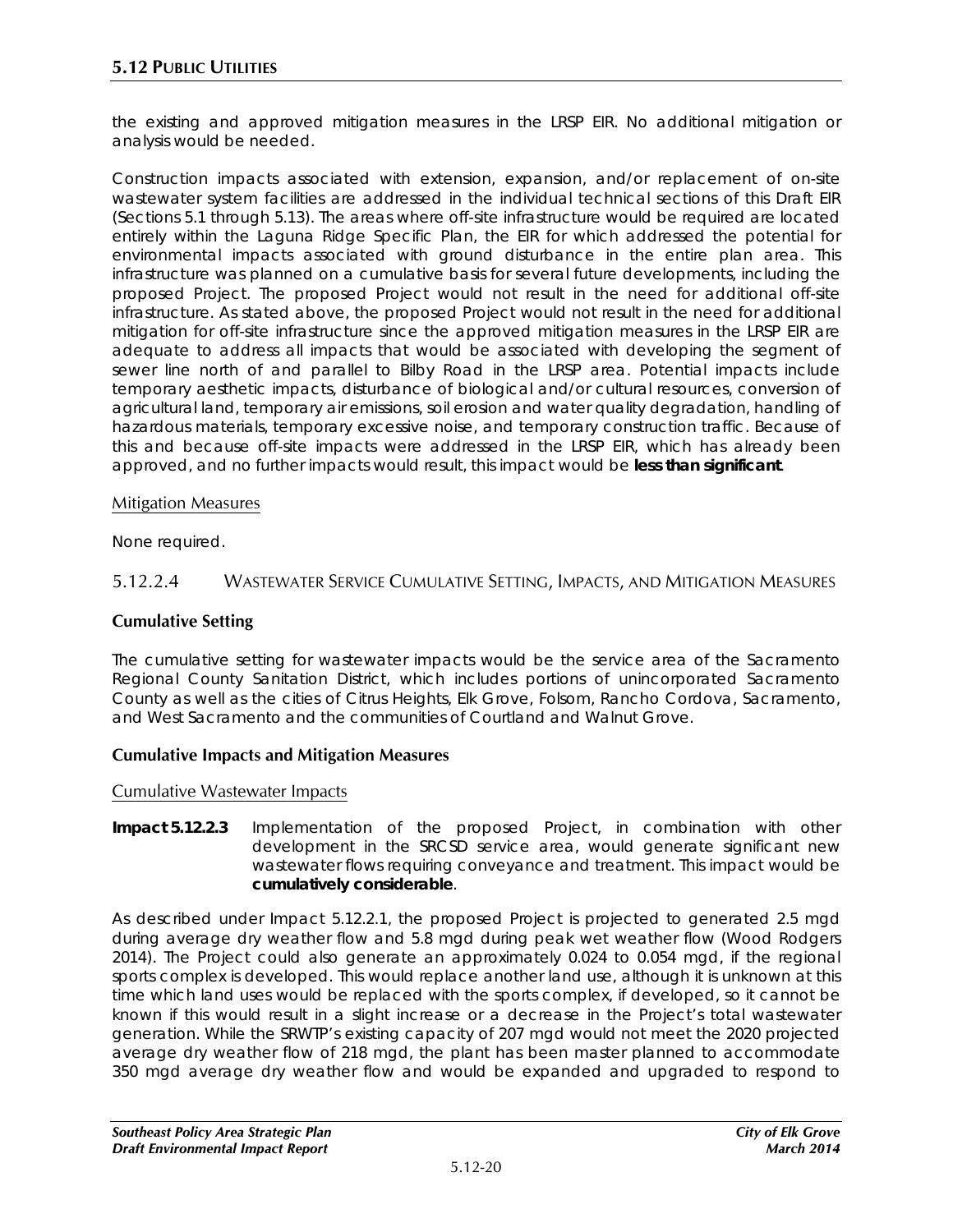future growth. Similarly, the SRCSD has prepared a master plan for the district's regional interceptors that would ensure adequate capacity for future growth to 2035.

However, SASD staff identified a downstream deficiency from the 2010 Sewer Capacity Study, which will require improvements in the future to accommodate development in the LRSP shed, but the precise improvements necessary to address the deficiency are not known at this time (Carlson 2014). In addition, the location of any future improvements is unknown, so this analysis cannot adequately assess the potential impacts. For this reason, this would be a significant cumulative impact, and no mitigation can be provided at this time, making this **significant and unavoidable**. The Project's contribution to the impact would be **cumulatively considerable**.

#### Mitigation Measures

None available.

# **5.12.3 SOLID WASTE SERVICE**

### 5.12.3.1 SOLID WASTE EXISTING SETTING

### **Existing Solid Waste Collection and Disposal**

Residential solid waste services in Elk Grove are provided by Republic Services (formally known as Allied Waste) under an exclusive franchise agreement (City of Elk Grove 2014). Commercial waste in Elk Grove, which includes waste generated by multi-family residential developments, is an "open market," meaning that commercial and multi-family waste in the City is hauled by any permitted hauler selected by the development and is hauled to a variety of permitted landfills chosen by the hauler.

# **Landfill Capacity**

Solid waste generated in Elk Grove is taken to a variety of landfills. **Table 5.12.3-1** shows landfills used by the City of Elk Grove and the permitted and remaining capacities of those landfills. As shown, the majority of the landfills serving Elk Grove waste haulers have over 70 percent remaining capacity (CalRecycle 2014a).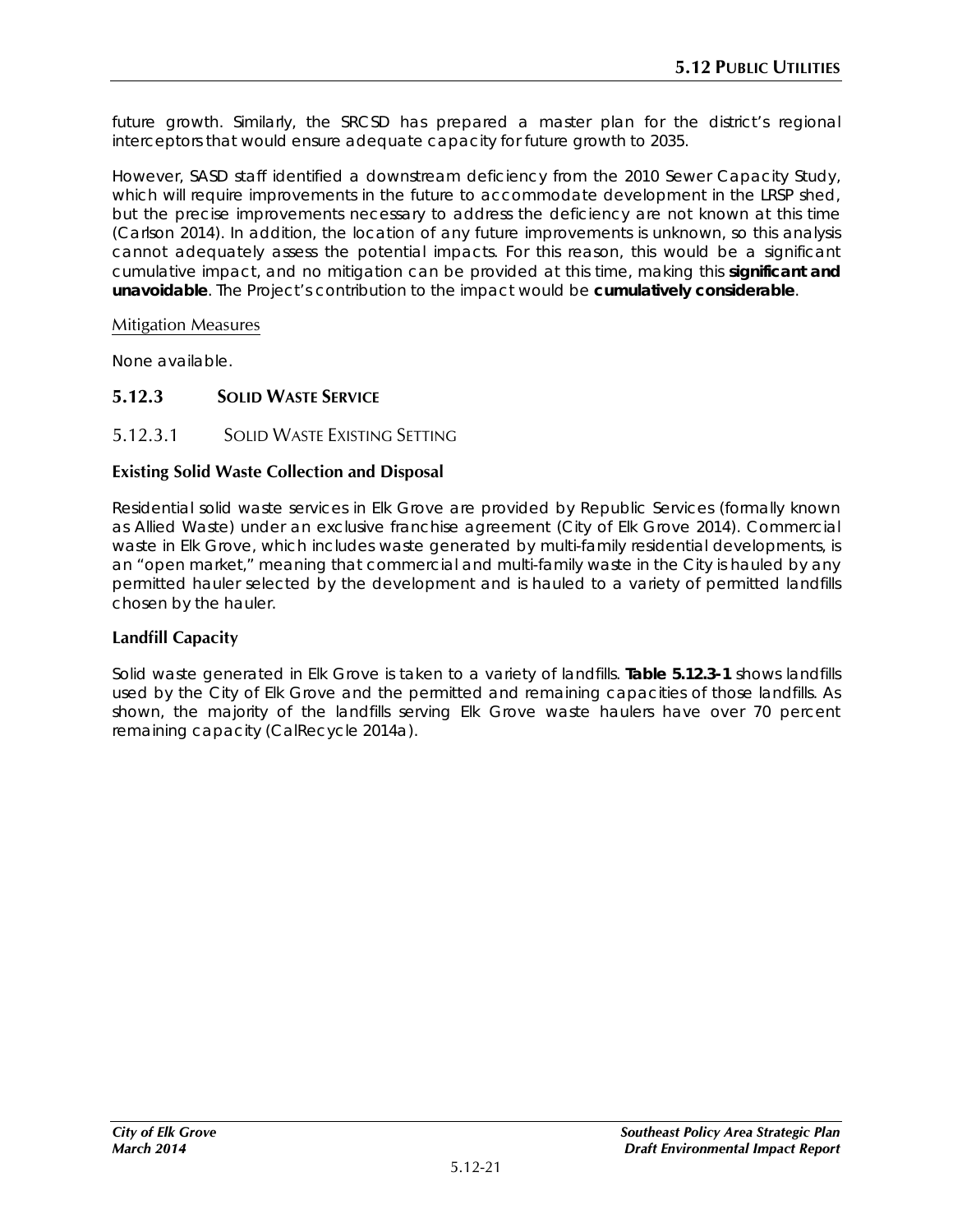|                                                                       | <b>Total</b><br><b>Estimated</b>                    | <b>Total Estimated</b><br><b>Capacity Used</b> |            | <b>Remaining Estimated</b><br>Capacity |            |                                         |
|-----------------------------------------------------------------------|-----------------------------------------------------|------------------------------------------------|------------|----------------------------------------|------------|-----------------------------------------|
| <b>Facility</b>                                                       | <b>Permitted</b><br>Capacity<br>(in cubic<br>yards) | <b>Cubic Yards</b>                             | Percentage | <b>Cubic Yards</b>                     | Percentage | <b>Estimated</b><br><b>Closure Year</b> |
| Altamont Landfill &<br><b>Resource Recovery</b><br>$(01 - AA - 0009)$ | 62,000,000                                          | 16,280,000                                     | 26.3%      | 45,720,000                             | 73.7%      | 2025                                    |
| Recology Hay Road<br>$(48-AA-0002)$                                   | 37,000,000                                          | 6,567,000                                      | 17.7%      | 30,433,000                             | 82.3%      | 2077                                    |
| <b>Bakersfield</b><br>Metropolitan SLF<br>$(15-AA-0273)$              | 53,000,000                                          | 20,191,740                                     | 38.1%      | 32,808,260                             | 61.9%      | 2046                                    |
| Foothill Sanitary<br>Landfill<br>$(39-AA-0004)$                       | 138,000,000                                         | 13,000,000                                     | 9.4%       | 125,000,000                            | 90.6%      | 2082                                    |
| Forward Landfill, Inc.<br>$(39-AA-0015)$                              | 51,040,000                                          | 27,340,000                                     | 53.6%      | 23,700,000                             | 46.4%      | 2020                                    |
| Keller Canyon Landfill<br>$(07-AA-0032)$                              | 75,018,280                                          | 11,609,870                                     | 15.5%      | 63,408,410                             | 91%        | 2030                                    |
| L and D Landfill Co.<br>$(34-AA-0020)$                                | 6,031,055                                           | 1,931,055                                      | 32%        | 4,100,000                              | 84.5%      | 2023                                    |
| North County Landfill<br>$(39-AA-0022)$                               | 41,200,000                                          | 5,800,000                                      | 14.1%      | 35,400,000                             | 85.9%      | 2048                                    |
| Potrero Hills Landfill<br>$(48-AA-0075)$                              | 83,100,000                                          | 69,228,000                                     | 83.3%      | 13,872,000                             | 16.7%      | 2048                                    |
| Sacramento County<br>Landfill (Kiefer) (34-<br>AA-0001)               | 117,400,000                                         | 4,500,000                                      | 3.8%       | 112,900,000                            | 96.2%      | 2064                                    |

**TABLE 5.12.3-1 DISPOSAL FACILITIES AND REMAINING CAPACITIES**

*Source: CalRecycle 2014a*

# 5.12.3.2 SOLID WASTE SERVICES REGULATORY FRAMEWORK

#### **State**

### California Integrated Waste Management Act

The California Integrated Waste Management Act of 1989 (AB 939) requires all California cities and counties to reduce the volume of waste deposited in landfills by 50 percent by the year 2000 and continue to remain at 50 percent or higher for each subsequent year. The purpose of AB 939 is to "reduce, recycle, and re-use solid waste generated in the state to the maximum extent feasible."

The California Integrated Waste Management Act requires each California city and county to prepare, adopt, and submit to the California Integrated Waste Management Board [now the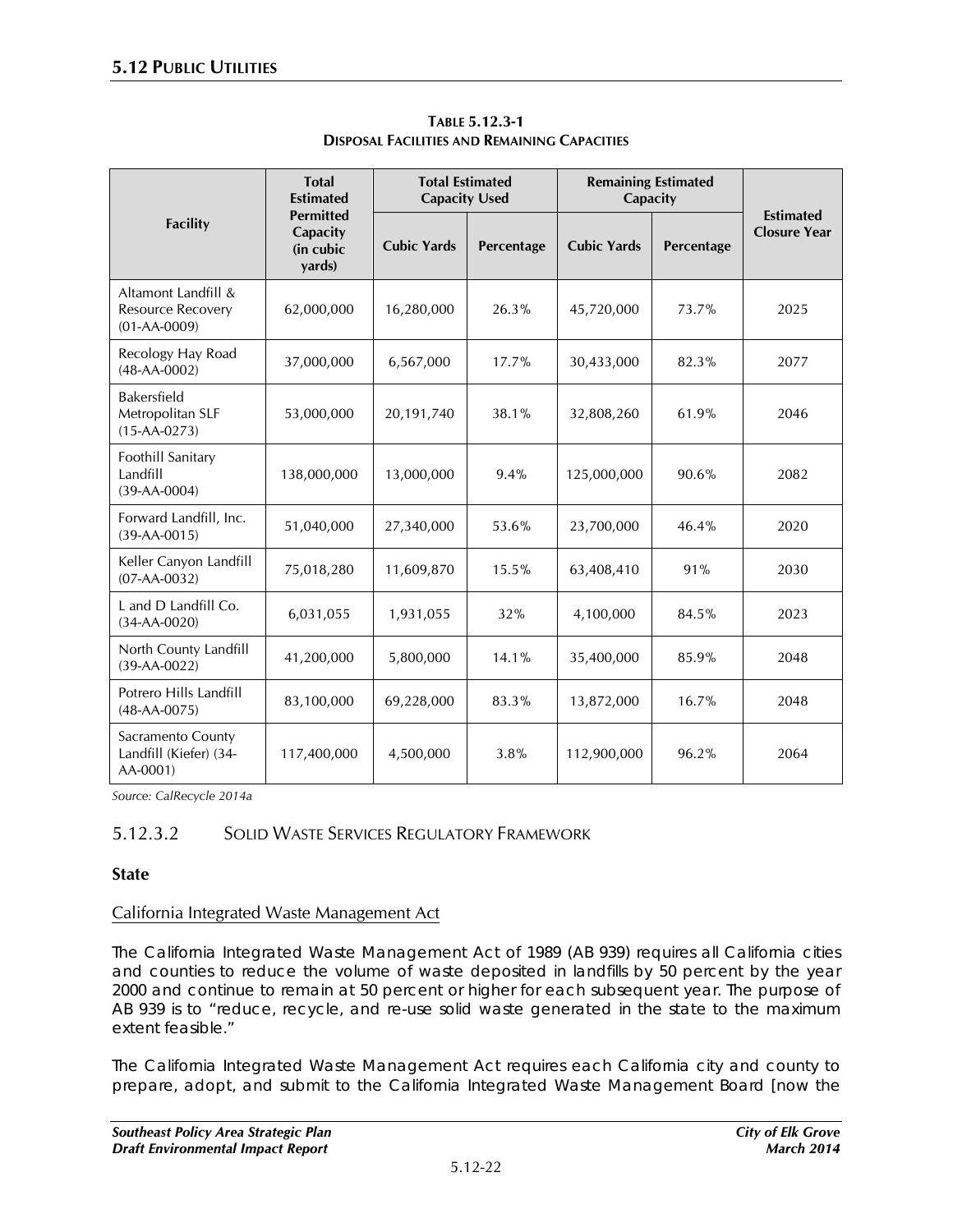California Department of Resources Recycling and Recovery (CalRecycle)] a source reduction and recycling element (SRRE) that demonstrates how the jurisdiction will meet the act's mandated diversion goals. Each jurisdiction's SRRE must include specific components, as defined in Public Resources Code (PRC) Sections [41003](http://www.leginfo.ca.gov/cgi-bin/displaycode?section=prc&group=40001-41000&file=41000-41003) and [41303.](http://www.leginfo.ca.gov/cgi-bin/displaycode?section=prc&group=41001-42000&file=41300-41303) In addition, the SRRE must include a program for management of solid waste generated within the jurisdiction that is consistent with the following hierarchy: (1) source reduction, (2) recycling and composting, and (3) environmentally safe transformation and land disposal. Included in this hierarchy is the requirement to emphasize and maximize the use of all feasible source reduction, recycling, and composting options in order to reduce the amount of solid waste that must be disposed of by transformation and land disposal (PRC Sections [40051,](http://www.leginfo.ca.gov/cgi-bin/displaycode?section=prc&group=40001-41000&file=40050-40063) [41002,](http://www.leginfo.ca.gov/cgi-bin/displaycode?section=prc&group=40001-41000&file=41000-41003) and [41302\)](http://www.leginfo.ca.gov/cgi-bin/displaycode?section=prc&group=41001-42000&file=41300-41303) [\(CalRecycle](http://www.ciwmb.ca.gov/) 2014b).

## CalRecycle Model Ordinance

Subsequent to the Integrated Waste Management Act, additional legislation was passed to assist local jurisdictions in accomplishing the goals of AB 939. The California Solid Waste Re-use and Recycling Access Act of 1991 (AB 1327) (PRC Sections 42900–42911) required CalRecycle (formerly the California Integrated Waste Management Board) to approve a model ordinance for adoption by any local government for the transfer, receipt, storage, and loading of recyclable materials in development projects by March 1, 1993. The act also required local agencies to adopt a local ordinance by September 1, 1993, or to allow the model ordinance to take effect (CIWMB 1993). Chapter 30.90 of the Elk Grove Municipal Code provides the City's space allocation and enclosure design guidelines for trash and recycling.

## **Local**

## City of Elk Grove Source Reduction and Recycling Element

The City of Elk Grove SRRE was prepared in response to AB 939. The Elk Grove SRRE provides policies and programs that will be implemented by the City to achieve the state waste reduction mandates. As required by AB 939, the SRRE projects disposal capacity needs for a 15-year period beginning in 2001.

### Space Allocation and Enclosure Design Guidelines for Trash and Recycling

The Space Allocation and Enclosure Design Guidelines for Trash and Recycling, contained in Chapter 30.90 of the Elk Grove Municipal Code, provide recycling and waste collection requirements for all developments in the City. Integrated collection areas with recycling components assist in the reduction of waste materials, thereby prolonging the life of landfills and promoting environmentally sound practices, and help the City meet the State-mandated recycling requirements described previously in this subsection.

The guidelines provide information and resources for designing trash and recycling sites that will be used by building occupants in new developments or significant remodels. Conventional recycling and greenwaste recycling must be designed into the site along with the trash capacity. The California Solid Waste Reuse and Recycling Access Act of 1991 requires new commercial and multi-family developments of five units or more, or improvements that add 30 percent or more to the existing floor area, to include adequate, accessible, and convenient areas for collecting and loading recyclable materials (City of Elk Grove 2014).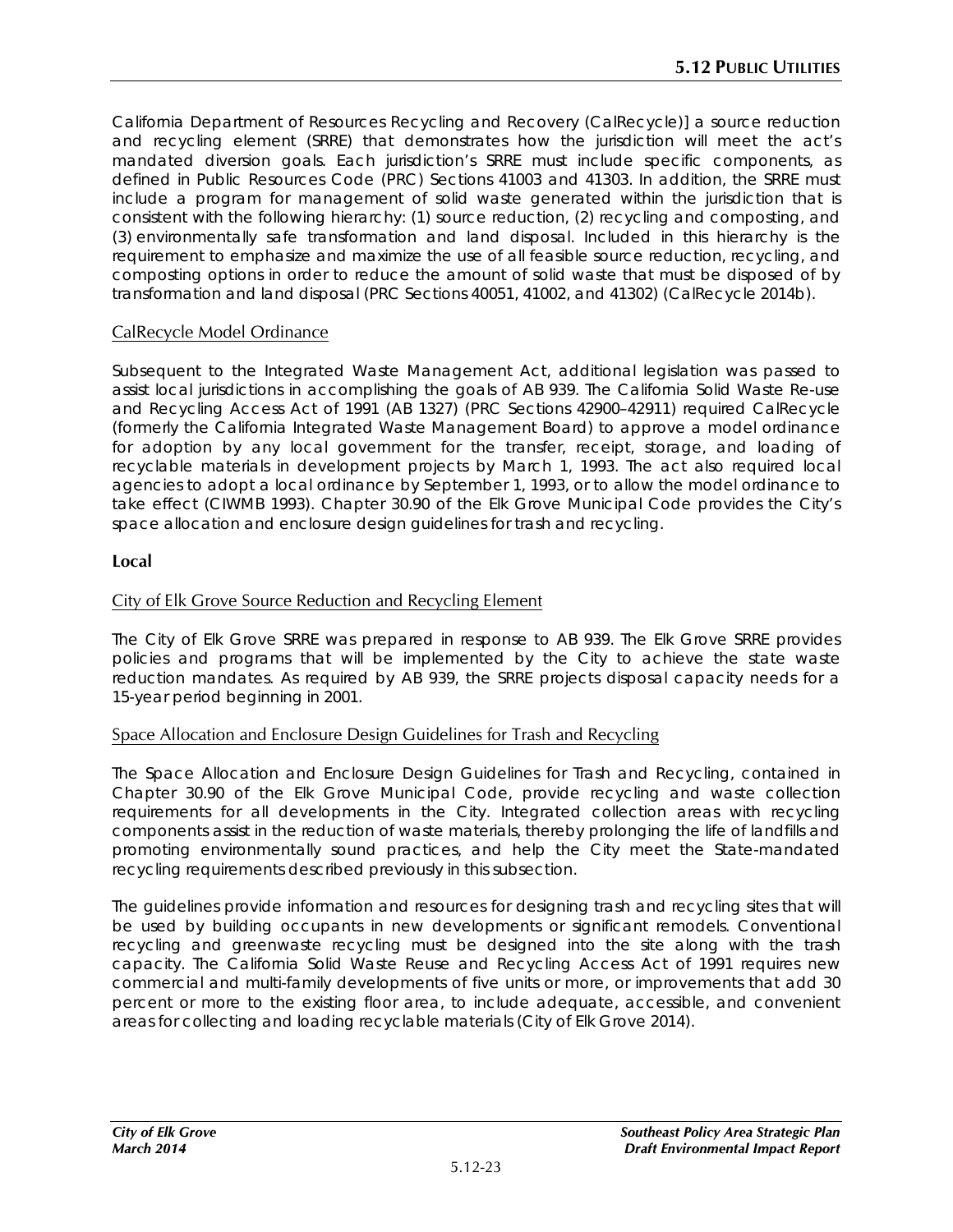## Construction and Demolition Debris Reduction, Reuse, and Recycling

The Construction and Demolition Debris Reduction, Reuse, and Recycling Ordinance (City Municipal Code Chapter 30.70), adopted on July 1, 2010, makes construction and demolition debris recycling mandatory for all new construction (with a valuation greater than \$250,000) and demolition projects. Materials required to be recycled include scrap metal, inert materials (concrete, asphalt paving, bricks, etc.), corrugated cardboard, wooden pallets, and clean wood waste. A Waste Management Plan must be completed to identify waste that would be generated by a project as well as the proposed recycling and hauling methods. During construction and/or demolition, a waste log must be maintained on the project area and submitted to the City at project completion (City of Elk Grove 2014).

### Commercial Refuse Hauler Fee

Chapter 30.50 of the City Municipal Code provides information relating to the setting, charging, collecting, and enforcement of nonresidential refuse hauler fees and establishing nonresidential refuse hauler registration requirements which require that all nonresidential waste haulers operating, conducting business, or providing solid waste services within the City boundaries must register with the City and receive a registration decal to operate and remit an amount based on their diversion performance (City of Elk Grove 2014).

#### City of Elk Grove General Plan

The City of Elk Grove General Plan contains the following policies and actions related to solid waste that apply to the proposed Project. These policies and goals are contained in the Public Facilities and Finance Element (City of Elk Grove 2003a). The Project does not include any actions or components that conflict with these General Plan policies. However, it should be noted that the final authority for interpretation of a policy statement, determination of the Project's consistency, ultimately rests with the Elk Grove City Council.

- **"CAQ-25** The City shall encourage:
	- Recycling,
	- Reduction in the amount of waste, and
	- Re-use of materials to reduce the amount of solid waste generated in Elk Grove."
	- *"CAQ-25-Action 1 The City shall comply with the requirements of AB939 with regard to meeting state-mandated targets for reductions in the amount of solid waste generated in Elk Grove."*
	- *"CAQ-25-Action 2 The City shall provide information to businesses and residents on available options to implement the City's waste reduction targets."*
	- *"CAQ-25-Action 3 Encourage the use of recycled concrete in all base material utilized in City and private road construction."*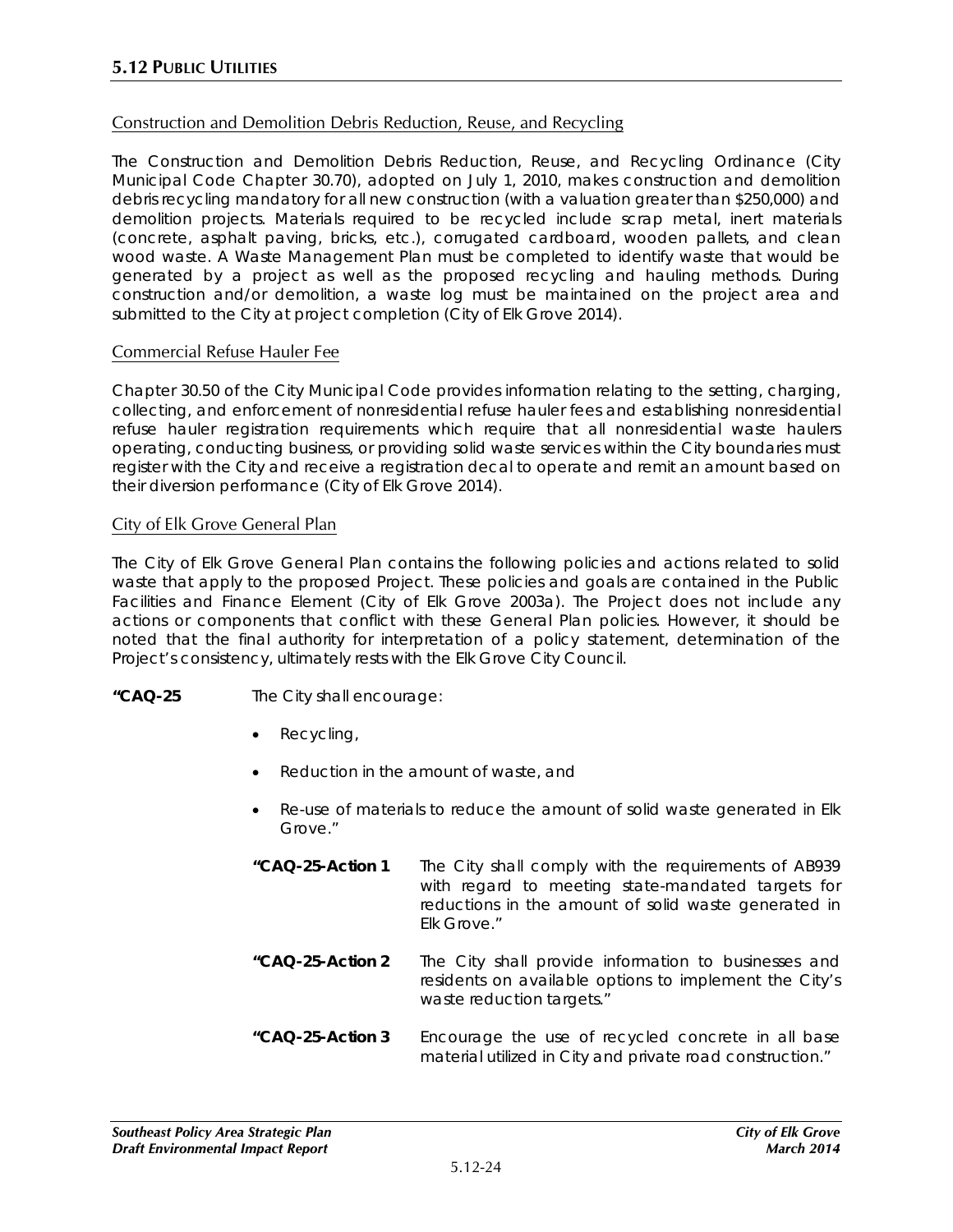- *"CAQ-25-Action 4 Include a requirement for the use of recycled base material in all requests for bids for City roadway construction projects."*
- *"CAQ-25-Action 5 Establish procurement policies and procedures, which facilitate purchase of recycled, recyclable or reusable products and materials where feasible."*
- *"CAQ-25-Action 6 Outside contractors bidding to provide products or services to the City, including printing services, shall be required to demonstrate that they will comply with City recycled materials policies."*
- *"CAQ-25-Action 7 The City shall actively promote a comprehensive, consistent and effective recycled materials procurement effort among other governmental agencies and local businesses."*

### 5.12.3.3 SOLID WASTE IMPACTS AND MITIGATION MEASURES

#### **Standards of Significance**

The impact analysis provided below is based on the following CEQA Guidelines Appendix G Thresholds of significance. A public utilities impact with regard to solid waste is considered significant if implementation of the Project would result in either of the following:

- 1) Be served by a landfill without sufficient permitted capacity to accommodate the project's solid waste disposal needs.
- 2) Failure to comply with federal, state, and local statutes and regulations related to solid waste.

### **Methodology**

The following impact analysis is based on a review of available landfill capacity data, discussions with Republic Services and City staff, and population and employee projections for the proposed Project.

#### **Project Impacts and Mitigation Measures**

Increase Demand for Solid Waste Collection Services and Landfill Capacity (Standards of Significance 1 and 2)

**Impact 5.12.3.1** Construction and operation of the proposed project would generate solid waste, thereby increasing demand for waste collection and disposal services. This impact would be **less than significant**.

Implementation of the proposed Project would result in the development of residential and nonresidential uses, the construction and operation of which would generate significant new volumes of solid waste and recyclable materials. According to CalRecycle (2013), California's 2012 statewide per resident disposal rate was 4.3 pounds per resident per day, while the per employee disposal rate was 10.8 pounds per employee per day. As described in Section 3.0,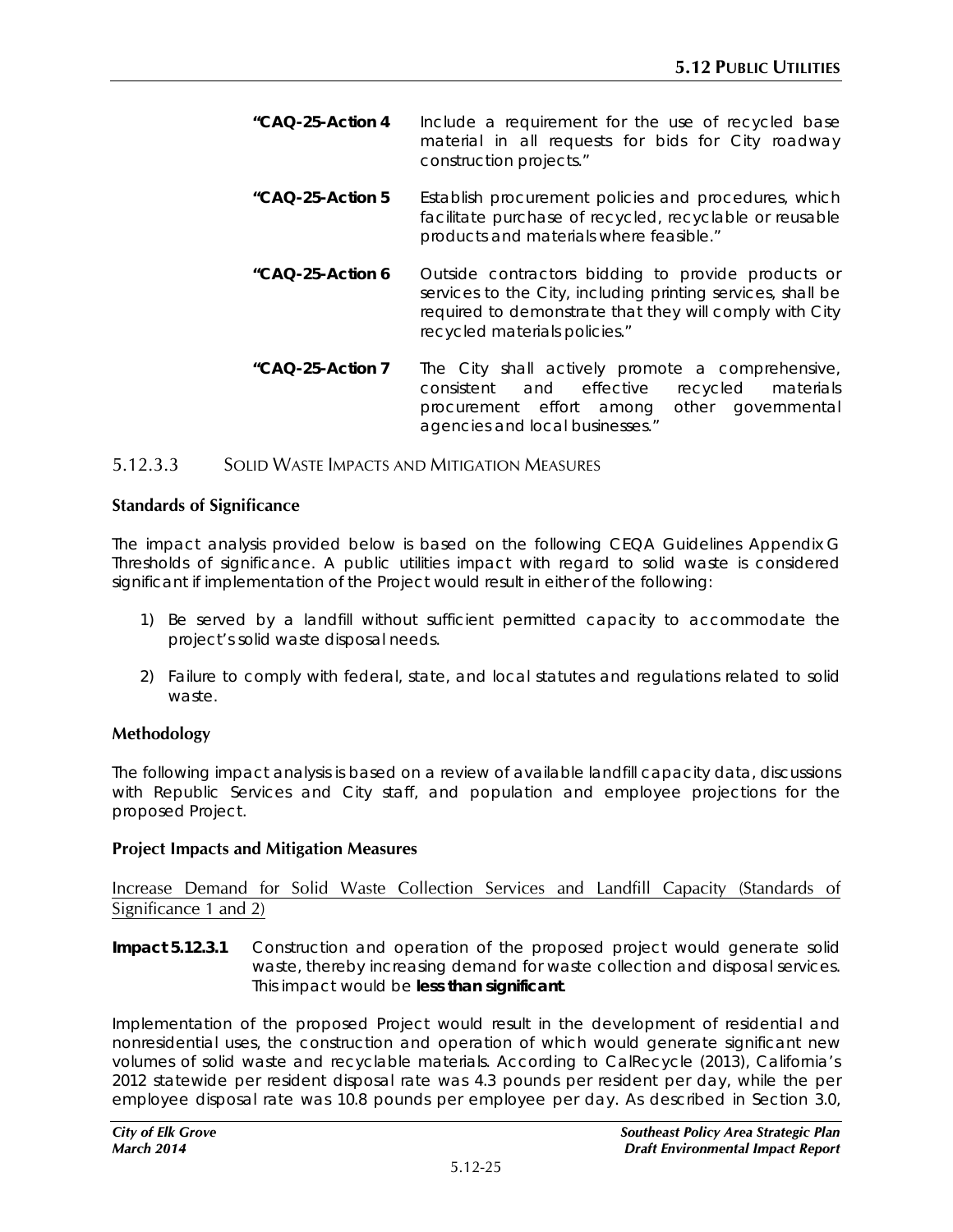Demographics, the proposed Project is anticipated to generate approximately 17,010 new residents and 23,410 new jobs. Based on these estimates, the proposed Project would generate approximately 59,489 tons of solid waste annually as shown in **Table 5.12.3-2**.

| <b>Projection</b>                             | <b>Daily Disposal Rate</b> | <b>Annual Disposal Rate</b> | <b>Total Annual Projected</b> |
|-----------------------------------------------|----------------------------|-----------------------------|-------------------------------|
| 17,010 residents                              | 4.3 lbs/resident           | 0.785 tons/resident         | 13,349 tons                   |
| 23,410 employees                              | 10.8 lbs/employee          | 1.971 tons/resident         | 46,141 tons                   |
| <b>Total Projected Solid Waste Generation</b> | 59,489 tons/year           |                             |                               |

#### **TABLE 5.12.3-2 PROJECTED SOLID WASTE GENERATION**

*Source: CalRecycle 2013*

However, according to the City's Integrated Waste Program Manager (Kehoe 2014), the City achieved a per person disposal rate in 2012 of only 2.5 pounds per person per day. This rate far exceeded the state's diversion requirement for the City of 5.9 pounds per person per day. Therefore, with implementation of the City's recycling program, actual total solid waste generated by the proposed Project would be significantly less.

Construction of the proposed development would also generate significant volumes of construction and demolition debris. However, the City's construction diversion rate is estimated at over 70 percent. Therefore, implementation of the City's existing recycling programs and associated regulations would significantly reduce the volume of generated wastes that would be disposed of in landfills.

Solid waste generated by the proposed residential uses would be hauled by Republic Services. Waste generated by proposed nonresidential uses could be hauled by any of a number of permitted haulers as selected by the individual developer, and wastes would be hauled to a variety of permitted landfills for disposal as selected by the hauler. Republic Services and the other permitted haulers that serve Elk Grove would expand serves to meet this projected future demand funded by the increased service fees. As shown in **Table 5.12.3-1**, the majority of the landfills serving Elk Grove waste haulers have over 70 percent remaining capacity and the combined remaining capacity of these landfills is more than 73 percent. Therefore, the proposed Project would be served by solid waste management companies and landfills with sufficient capacity to serve the future development.

In addition, all future development projects in the Project area would comply with all applicable solid waste regulations including the City's Space Allocation and Enclosure Design Guidelines for Trash and Recycling. Compliance with these regulations would be ensured through the development review process. Therefore, this impact would be **less than significant**.

#### Mitigation Measures

None required.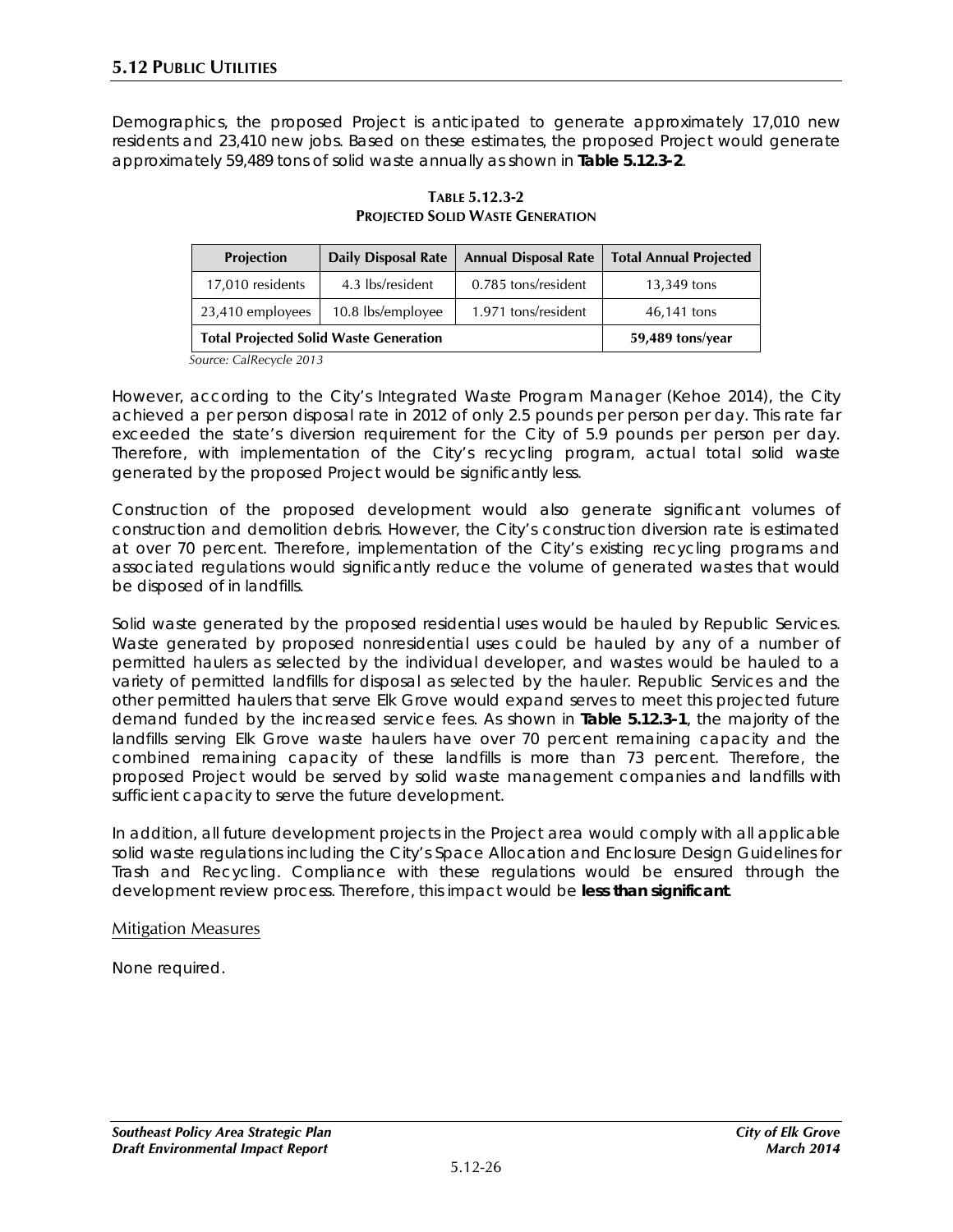## 5.12.3.4 SOLID WASTE CUMULATIVE SETTING, IMPACTS, AND MITIGATION MEASURES

## **Cumulative Setting**

The cumulative setting for solid waste impacts is the service areas of the landfills that serve the City of Elk Grove. **Table 5.12.3-1** provides descriptions of the landfills which receive waste from the City including an estimated remaining capacity and estimated closure date for each.

#### **Cumulative Impacts and Mitigation Measures**

Cumulative Solid Waste Service (Standards of Significance 1 and 2)

**Impact 5.12.3.2** Implementation of the proposed Project, in combination with other development in the City, would generate solid waste, thereby increasing demand for hauling and disposal services. This impact would be **less than cumulatively considerable**.

Individual development projects within the Project area and elsewhere in the City would be reviewed during the development review process to ensure they are designed to comply with all applicable solid waste regulations including the City's Space Allocation and Enclosure Design Guidelines for Trash and Recycling. In addition, the City implements its Construction and Demolition Debris Ordinance and regularly reviews solid waste disposal data provided by its contracted haulers to ensure that it achieves the mandated diversion rate.

As described under Impact 5.12.3.1, at buildout, the Project area would generate an estimated 59,489 tons of solid waste each year. However, the City meets or exceeds the mandated 50 percent diversion rate, so the amount of material reaching the landfills would be less than that amount. Solid waste generated in the City is ultimately disposed of in a variety of landfills. As shown in **Table 5.12.3-1**, the landfills that serve the Project area have significant remaining capacity (a total of over 487 million cubic yards) as well as estimated remaining years of operation (up to 68 years) to serve cumulative development in the region. The average estimated life span of these landfills is over 30 years. The proposed Project represents a small percentage of the overall remaining capacity of the landfills and would not substantially shorten the life of the landfills. In addition, several other landfills in Northern California and northwestern Nevada with adequate capacity could serve cumulative development. Therefore, this impact would be **less than cumulatively considerable**.

#### Mitigation Measures

None required.

# **5.12.4 ELECTRIC, NATURAL GAS, AND TELEPHONE SERVICES**

### 5.12.4.1 ELECTRIC, NATURAL GAS, AND TELEPHONE SERVICES EXISTING SETTING

### **Electric Service**

All electric service in the City is provided by the Sacramento Municipal Utility District (SMUD), an independent operator of power. SMUD generates, transmits, and distributes electricity to an approximately 900-square-mile area that includes most of Sacramento County and small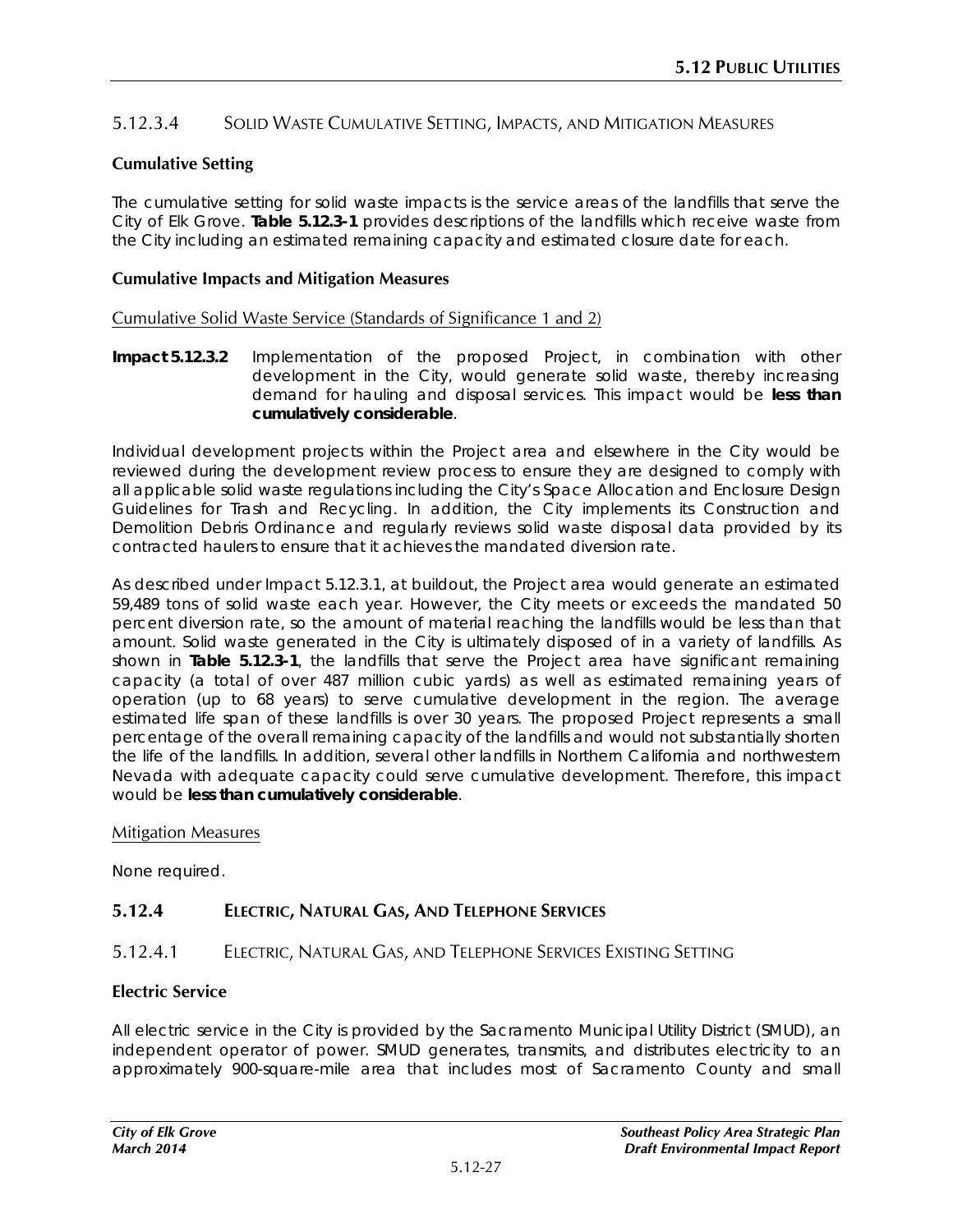portions of Placer and Yolo counties. With 598,205 total customers, SMUD is the nation's sixth largest community-owned electric utility in terms of customers served (SMUD 2014).

SMUD gets its electricity from a variety of resources, including hydropower, natural-gas-fired generators, renewable energy such as solar and wind power, and power purchased on the wholesale market. SMUD's largest single source of electricity is the 500-megawatt Cosumnes Power Plant located in southern Sacramento County (SMUD 2014).

SMUD owns and operates the Upper American River Project (UARP), which consists of 11 reservoirs and 8 powerhouses. In a normal water year, the UARP provides approximately 1.8 billion kilowatt-hours of electricity—enough energy to power approximately 180,000 homes—and provides operational flexibility, system reliability, and economical power generation for SMUD. The value of the UARP also extends beyond the boundaries of SMUD's service territory by assisting in the maintenance of integrity for Northern California's entire electric transmission system (SMUD 2014).

**Table 5.12.4-1** shows the breakdown of SMUD's power supply in 2012.

| <b>Power Supply Source</b> | Percentage     |
|----------------------------|----------------|
| Renewables                 | 24             |
| <b>Biomass and Waste</b>   | 12             |
| Geothermal                 | $\Omega$       |
| Small Hydroelectric        | 3              |
| Solar                      | $\overline{2}$ |
| Wind                       | 7              |
| Coal                       | $\Omega$       |
| Large Hydroelectric        | 17             |
| Natural Gas                | 36             |
| Nuclear                    | $\Omega$       |
| Other                      | 0              |
| Unspecified                | 23             |

#### **TABLE 5.12.4-1 SMUD'S 2012 POWER MIX**

*Source: SMUD 2013a*

### **Natural Gas Service**

Pacific Gas and Electric Company (PG&E) provides [natural gas](http://www.pge.com/mybusiness/edusafety/systemworks/gas/) and [electric service](http://www.pge.com/mybusiness/edusafety/systemworks/electric/) to approximately 15 million people throughout a 70,000-square-mile service area in Central and Northern California. PG&E provides natural gas service to customers in Sacramento County, including Elk Grove. PG&E maintains 42,141 miles of natural gas distribution pipelines and 6,438 miles of transportation pipelines and provides natural gas service to 4.3 million customer accounts (PG&E 2014). Existing facilities in Elk Grove consist of 4.5-inch to 16-inch pipelines delivering service to customers not using propane tanks (City of Elk Grove 2003b, p. 11-22).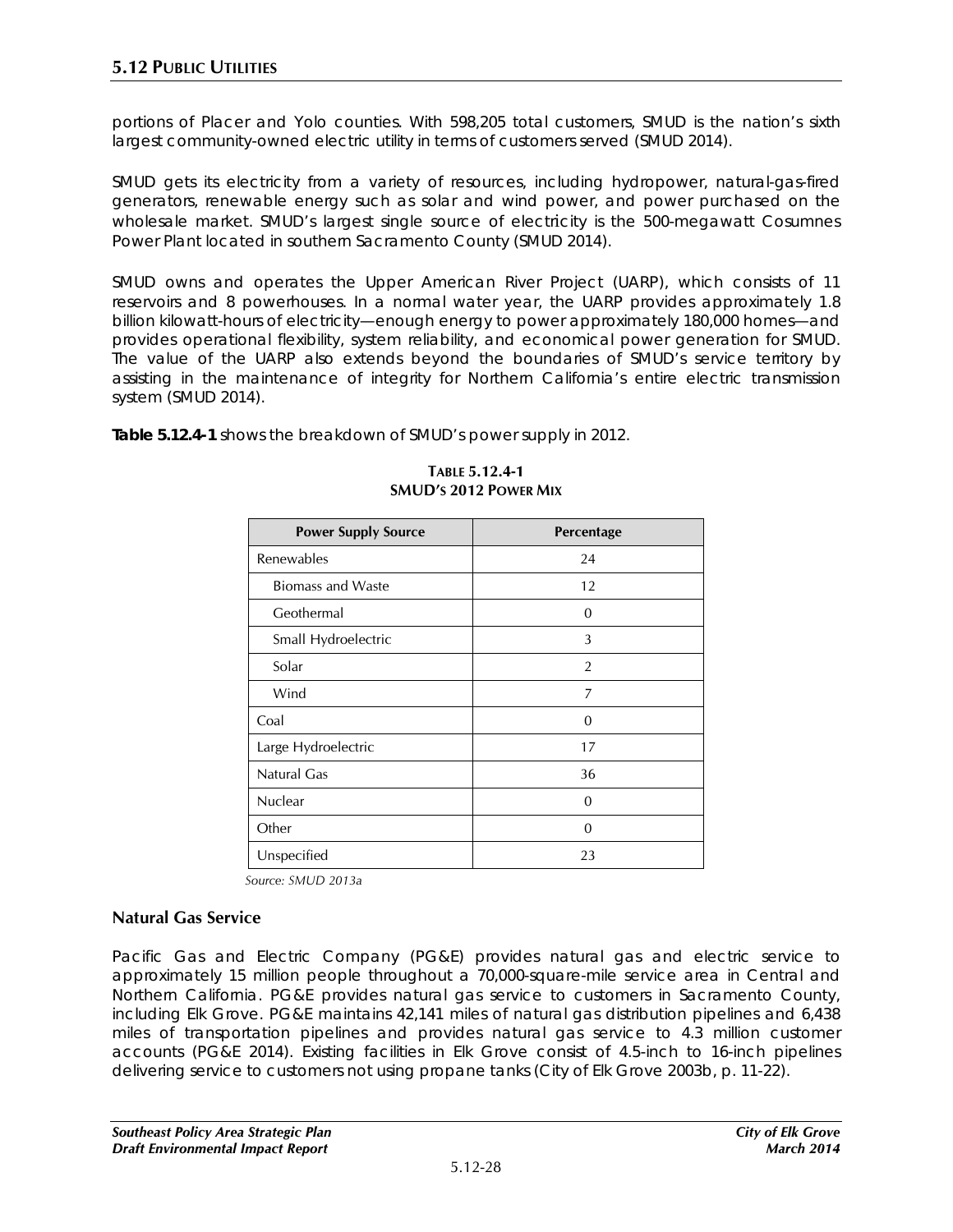## **Telephone Service**

Frontier provides traditional telephone service throughout much of the City. It is not known at this time what provider would serve the project; however, there are a wide range of service providers for the City for telephone service in addition to Frontier, including SureWest, Comcast, and AT&T.

## 5.12.4.2 ELECTRIC, NATURAL GAS, AND TELEPHONE SERVICES REGULATORY FRAMEWORK

## **State**

## California Public Utilities Commission

The California Public Utilities Commission (CPUC) regulates privately owned telecommunications, electric, natural gas, water, railroad, rail transit, and passenger transportation companies, in addition to authorizing video franchises. The CPUC seeks to ensure that consumers have safe, reliable utility service at reasonable rates. The CPUC also protects against fraud and promotes the health of California's economy.

### California Building Energy Efficiency Standards

Energy conservation standards for new residential and commercial buildings were originally adopted by the California Energy Resources Conservation and Development Commission in June 1977 and most recently revised in 2008 (Title 24, Part 6 of the California Code of Regulations). In general, Title 24 requires the design of building shells and building components to conserve energy. The standards are updated periodically to allow consideration and possible incorporation of new energy efficiency technologies and methods.

On July 17, 2008, the California Building Standards Commission adopted the nation's first green building standards. The California Green Building Standards Code (Part 11, Title 24) was adopted as part of the California Building Standards Code (Title 24, California Code of Regulations). Part 11 establishes voluntary standards on planning and design for sustainable site development, energy efficiency (in excess of the California Energy Code requirements), water conservation, material conservation, and internal air contaminants. Some of these standards have become mandatory in the 2010 edition of the Part 11 code. Current mandatory standards include:

- Twenty (20) percent mandatory reduction in indoor water use, with voluntary goal standards for 30, 35, and 40 percent reductions
- Separate water meters for nonresidential buildings' indoor and outdoor water use, with a requirement for moisture-sensing irrigation systems for larger landscape projects
- Diversion of 50 percent of construction waste from landfills, increasing voluntarily to 65 and 75 percent for new homes and 80 percent for commercial projects
- Mandatory inspections of energy systems (i.e., heat furnace, air conditioner, mechanical equipment) for nonresidential buildings over 10,000 square feet to ensure that all are working at their maximum capacity according to their design efficiencies
- Low-pollutant-emitting interior finish materials such as paints, carpet, vinyl flooring, and particleboard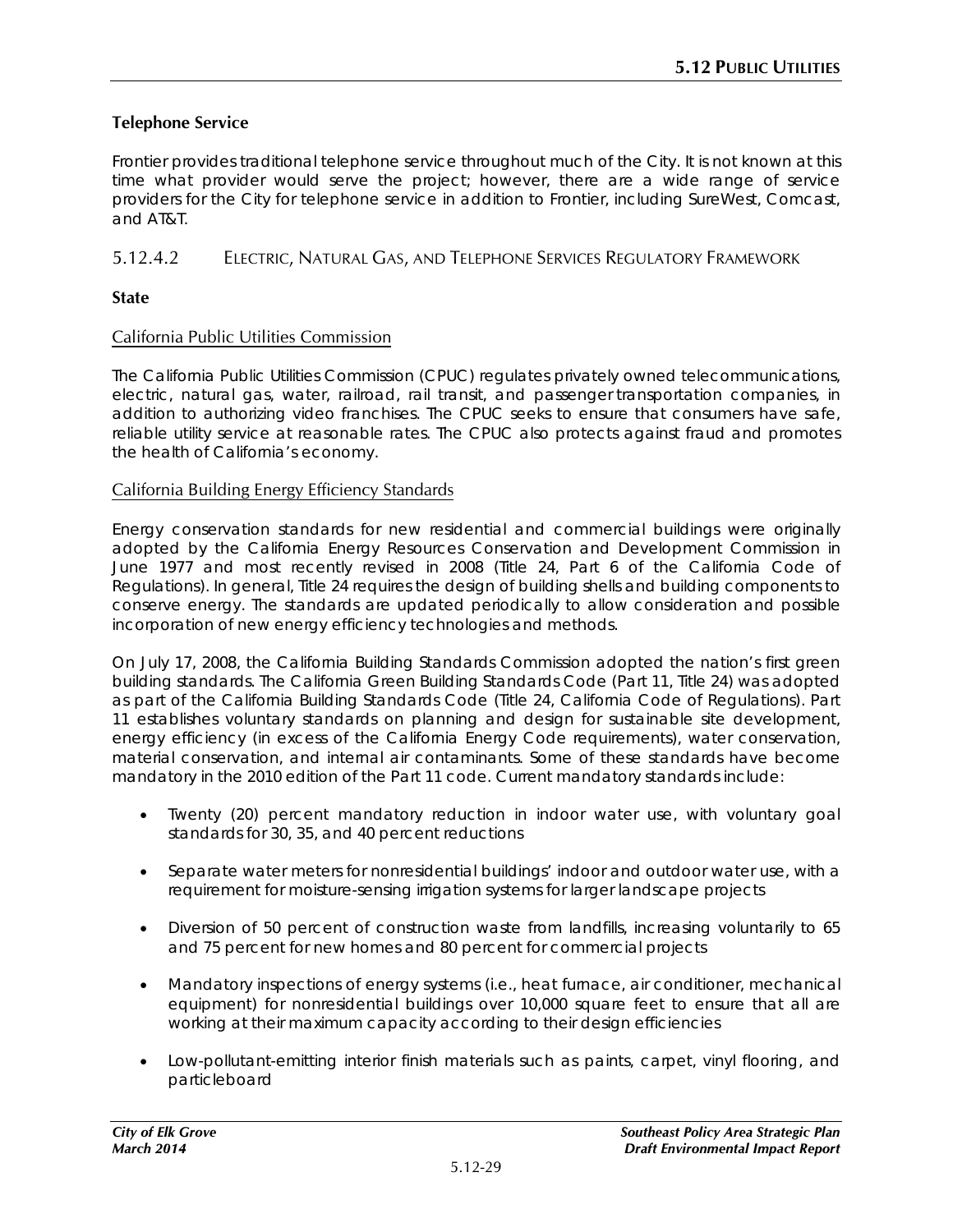The California Energy Commission has opened a public process and rulemaking proceeding for the adoption of changes to the 2013 Building Energy Efficiency Standards contained in the California Code of Regulations, Title 24, Part 6 (also known as the California Energy Code) and associated administrative regulations in Part 1 (collectively referred to here as the standards). The proposed amended standards were adopted in 2014. The 2013 Building Energy Efficiency Standards are 25 percent more efficient than previous standards for residential construction and 30 percent better for nonresidential construction. The standards, which took effect on January 1, 2014, will offer builders better windows, insulation, lighting, ventilation systems, and other features that reduce energy consumption in homes and businesses. All Project components will be developed in compliance with Title 24 standards, ensuring that no wasteful, inefficient, or unnecessary consumption of energy would occur. See Chapter 6.0, other CEQA Considerations, for a discussion of the Project's energy consumption pursuant to CEQA Guidelines Appendix F.

# **Local**

### City of Elk Grove General Plan

The City of Elk Grove General Plan contains the following policy related to electric, natural gas, and telephone services that applies to the proposed Project. This policy is contained in the Public Facilities and Finance Element (City of Elk Grove 2003a). The Project does not include any actions or components that conflict with this General Plan policy. However, it should be noted that the final authority for interpretation of a policy statement, determination of the Project's consistency, ultimately rests with the Elk Grove City Council.

**"PF-4** The City shall require new utility infrastructure for electrical, natural gas and other infrastructure services avoid sensitive resources, be located so as to not be visually obtrusive, and, if possible, be located within roadway rights-of-way or existing utility easements."

### 5.12.4.3 ELECTRIC, NATURAL GAS, AND TELEPHONE IMPACTS AND MITIGATION MEASURES

### **Standards of Significance**

The impact analysis provided below is based on the following CEQA Guidelines Appendix G thresholds of significance. A public utilities impact with regard to electrical, natural gas, and telephone is considered significant if implementation of the Project would result in the following:

1) Substantial adverse physical impacts associated with the provision of new or physically altered governmental facilities, need for new or physically altered governmental facilities, the construction of which could cause significant environmental impacts, in order to maintain acceptable service ratios, response times, or other performance objectives for other public facilities.

### **Methodology**

The following impact analysis is based on a review of available service level and infrastructure information, discussions with utility provider staff, and population and employment projections for the proposed Project.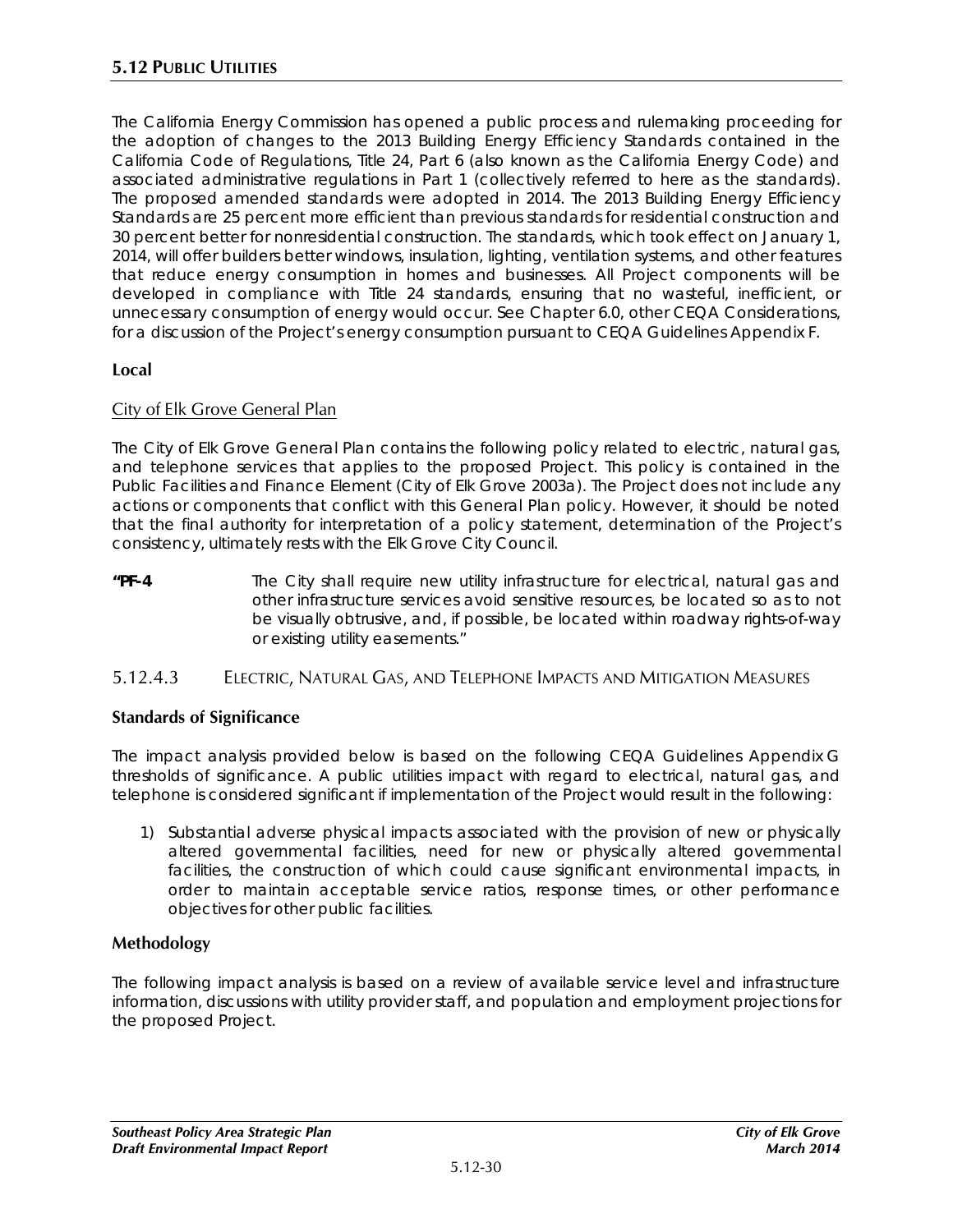### **Project Impacts and Mitigation Measures**

#### Impacts to Electric, Natural Gas Service, and Telephone Utilities (Standards of Significance 1 and 2)

**Impact 5.12.4.1** Implementation of the proposed Project would increase demand for electric, natural gas, and telephone services. This impact would be **less than significant**.

Implementation of the proposed Project would result in the development of residential and nonresidential uses which would increase demand for electric, natural gas, and telephone services.

#### Electric Service

Under the adopted Elk Grove General Plan, it was determined that buildout of the General Plan, which includes development of the Project area, would generate an ultimate electrical demand of approximately 150,540 kilovolts (kV). With development of the Cosumnes Power Plant, a 1,000 megawatt (MW) facility that came online in 2006, SMUD determined that it had adequate electrical supply to accommodate the growth proposed under the General Plan.

As described in Section 3.0, Demographics, the Project area has been identified as a major growth area, and its development and associated increases in population were anticipated in the City's General Plan and the General Plan EIR. Therefore, while development of the proposed Project would significantly increase demand for electric, natural gas, and telephone services, these increases have been anticipated and accounted for in the City's and the service providers' planning processes.

Further, SMUD provided a comment letter in response to the Notice of Preparation for this Project (see **Appendix B**), which stated that, based on review of the proposed land uses, the estimated energy demand for the proposed Project would be approximately 80 MW. SMUD determined that the Project would impact its electricity system and that a new distribution substation and distribution facilities would be needed to serve the Project and that a minimum 12.5-foot overhead/underground public utility easement would be needed throughout all of the streets in the development area. SMUD proposes to place the substation near the intersection of Big Horn Boulevard and Kammerer Road. In addition, an extension of an existing 69 kV overhead line along Kammerer Road would be needed to serve the new substation (SMUD 2013b).

Potential environmental effects of obtaining more power through the development of substations and additional power lines include, but are not limited to, air quality (during construction), biological resources (depending on location), cultural resources (depending on location), hazardous materials, land use, noise and vibration (during construction), traffic, visual resources, waste management, water and soil resources, and health hazards. All required infrastructure can be provided in the Project area and within the rights-of-way of the roadways in and immediately surrounding the Project area, so the potential impacts of development of the entire Project area are considered throughout the technical sections of this Draft EIR (Sections 5.1 through 5.13).

### Natural Gas Service

The General Plan also identified that buildout of the City would increase demand for natural gas service and related facilities. The General Plan anticipated that existing infrastructure would be extended to serve the area planned for development, such as the Project area. Potential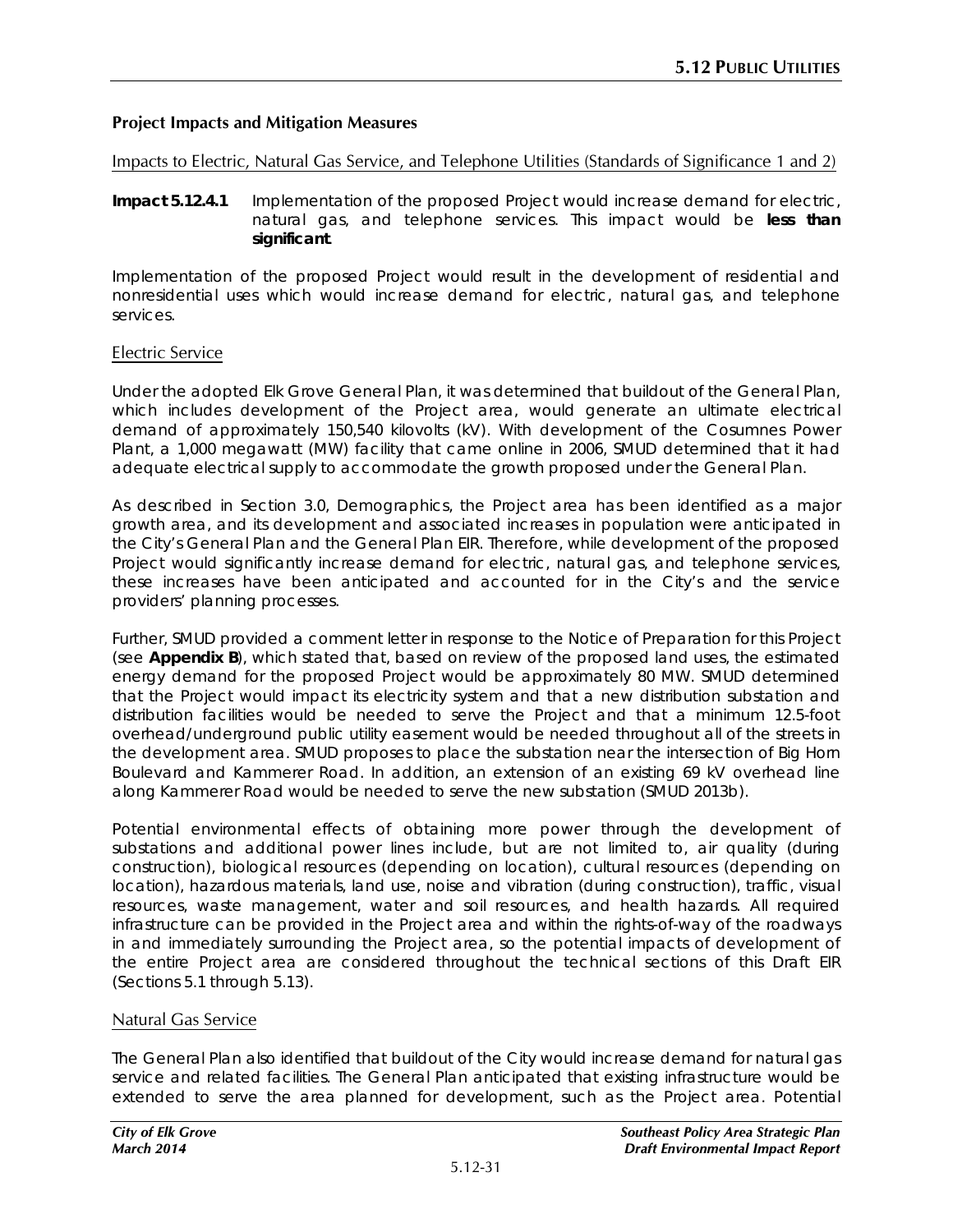environmental effects associated with construction of gas lines include, but are not limited to, air quality (during construction), biological resources (depending on location), cultural resources (depending on location), hazardous materials, land use, noise and vibration (during construction), traffic, and health hazards.

## Telephone Service

The General Plan also identified that buildout of the City would increase demand for telephone service and related facilities. Most underground and aerial telephone transmission lines are colocated with other utilities on poles or in underground trenches and are constructed in public and roadway rights-of-way to reduce visual and aesthetic impacts and potential safety hazards. However, construction of such infrastructure could result in impacts on the physical environment similar to those described previously for natural gas infrastructure.

Growth that would occur in the Project area as a result of the proposed Project was anticipated in the City's General Plan and General Plan EIR, which determined that electric, natural gas, and telephone service capacity would be available to meet the associated demand. The Project would also be required to comply with Title 24 of the California Code of Regulations regarding energy efficiency. These energy efficiency standards were developed to improve residential and nonresidential building energy efficiency, minimize impacts to peak energy usage periods, and reduce impacts on overall state energy needs. All Project components will be developed in compliance with Title 24 standards, ensuring that no wasteful, inefficient, or unnecessary consumption of energy would occur (see Section 6.0 for further discussion of Project energy usage and conservation). In addition, service providers have indicated that they would be capable of providing service to the Project area. Therefore, this impact would be **less than significant**.

### Mitigation Measures

None required.

# 5.12.4.4 ELECTRIC, NATURAL GAS, AND TELEPHONE SERVICES CUMULATIVE SETTING, IMPACTS, AND MITIGATION MEASURES

# **Cumulative Setting**

The cumulative settings for electric, natural gas, and telephone service impacts would be the service areas of the respective service providers as described previously in this subsection.

### **Cumulative Impacts and Mitigation Measures**

# Cumulative Electric, Telephone, and Natural Gas Impacts (Standards of Significance 1 and 2)

**Impact 5.12.4.2** Implementation of the proposed Project, in combination with other development within the service areas of the applicable providers, would increase demand for electric, natural gas, and telephone services. This impact would be **less than cumulatively considerable**.

As described under Impact 5.14.4.1, implementation of the proposed Project would result in the development of residential and nonresidential uses that would increase demand for electric, natural gas, and telephone services. As mentioned above, the General Plan EIR determined that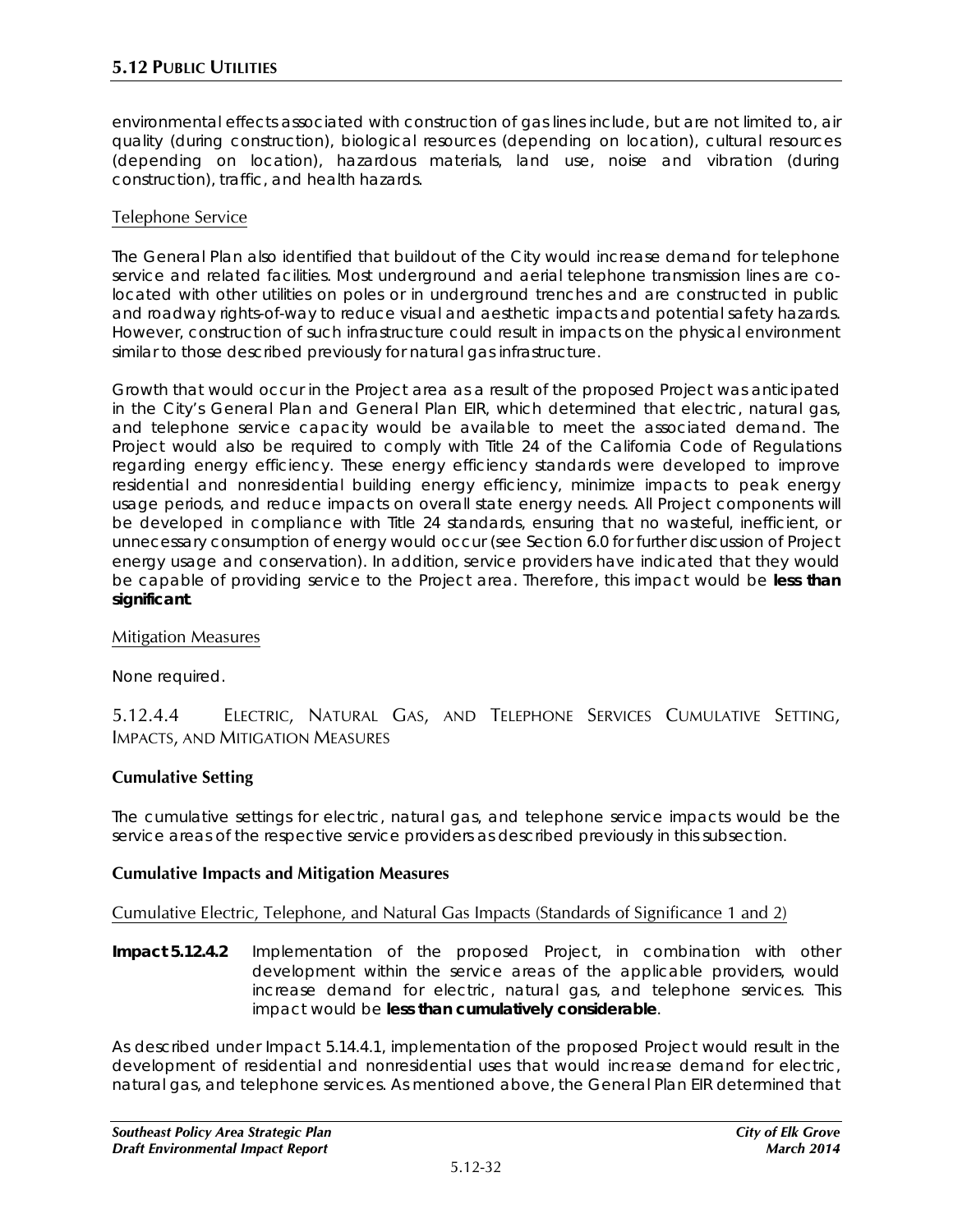buildout of the General Plan would generate a demand for approximately 150,540 kV of electricity that would be provided by SMUD, and the Project's demand would be approximately 80 MW (80,000 kV), or more than half of the expected General Plan buildout demand. However, since then, the Cosumnes Power Plant, a 1,000 MW facility, has come online, adding to SMUD's ability to generate electricity. Furthermore, SMUD did not indicate any potential issues with supplying electricity for buildout of the General Plan, although new electricity infrastructure would be needed to supply the proposed Project. However, the required facilities are within the ability of the City to accommodate in the Project area, so no additional cumulative impacts are expected. This growth and consumption of energy was accounted for in the City's General Plan and General Plan EIR, which determined that the respective service providers would have sufficient capacity to serve anticipated growth. Compliance with Title 24 will ensure that all new development in the City, including the proposed Project, would not result in the wasteful, inefficient, or unnecessary consumption of energy. Therefore, this impact would be **less than cumulatively considerable**.

#### Mitigation Measures

None required.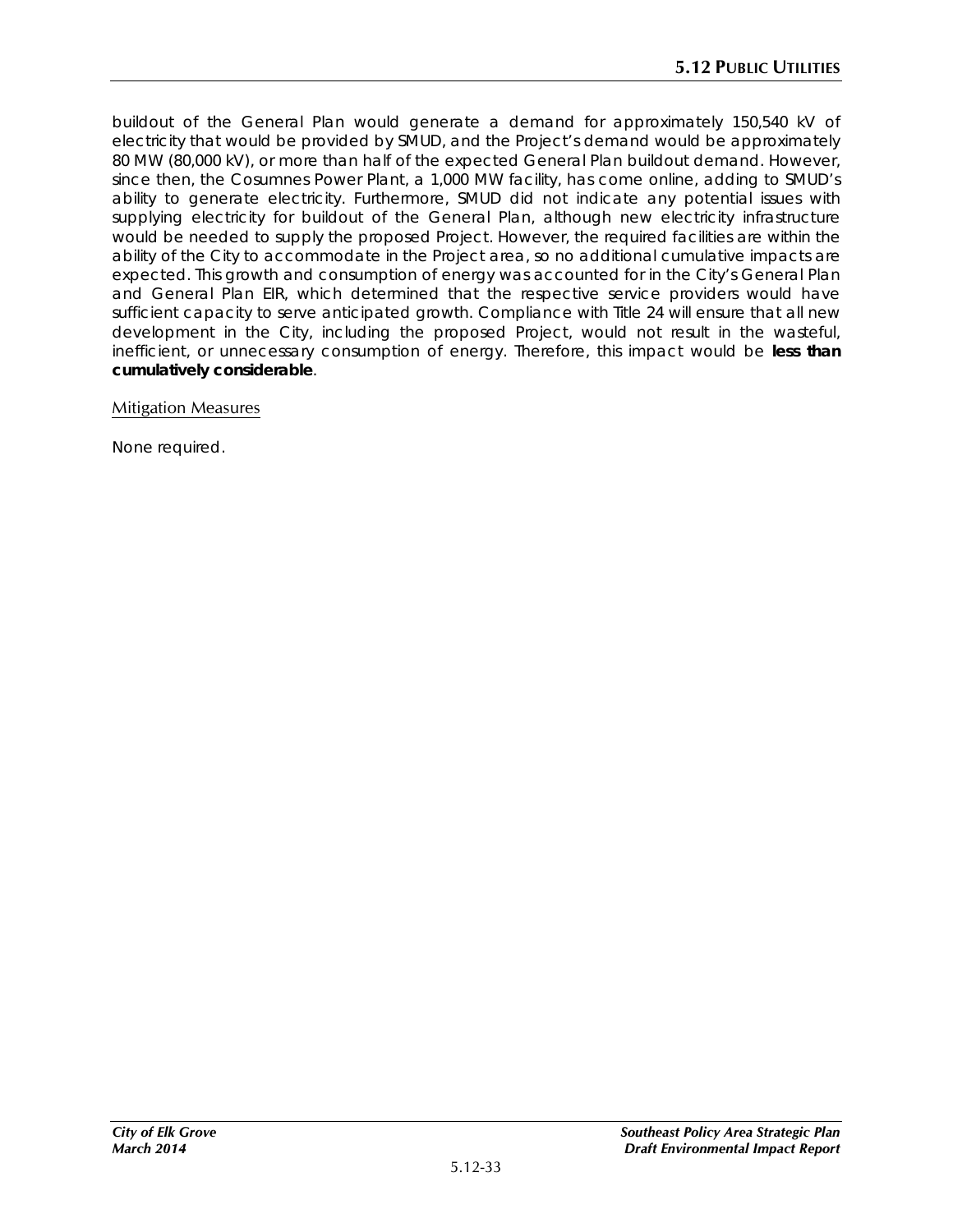#### **REFERENCES**

- CalRecycle (California Department of Resources Recycling and Recovery. 2013. *California's 2012 Per Capita Disposal Rate*.
- ———. 2014a. *Facility/Site Search*. Accessed February 12. http://www.calrecycle.ca.gov/SWFacilities/Directory/Search.aspx.
- ———. 2014b. *History of California Solid Waste Law, 1985–1989*. Accessed January 8. http://www.calrecycle.ca.gov/laws/legislation/calhist/1985to1989.htm.
- Carlson, Roy, Sacramento Area Sewer District. 2014. Email to Darren Wilson and Christopher Jordan Re: SEPA Level II Sewer Study. January 22, 2014.
- CIWMB (California Integrated Waste Management Board). 1993. *Recycling Space Allocation Guide*.

City of Elk Grove. 2003a. *City of Elk Grove General Plan*.

- ———. 2003b. *City of Elk Grove General Plan Background Report*.
- ———. 2003c. *City of Elk Grove General Plan Draft Environmental Impact Report.*
- ———. 2003d. Laguna Ridge Specific Plan Revised Draft Environmental Impact Report (SCH# 2000082139).
- ———. 2013. *City of Elk Grove City Council Staff Report: Professional Soccer Feasibility Study (Agenda Item No. 10.2)*.
- ———. 2014a. "City of Elk Grove: Garbage and Recycling." Accessed January 8. http://www.egtrashrecycleservices.org/guide.asp.
- Consolidated Communications. 2014. "About Us." Accessed January 9. http://www.consolidated.com/about-us/.
- Kehoe, Cedar, City of Elk Grove. 2014. Email to Christopher Jordan Re: Waste Diversion Rate. March 11, 2014.
- PG&E (Pacific Gas and Electric Company). 2014a. "Company Profile." Accessed January 9. http://www.pge.com/en/about/company/profile/index.page.
- Placer County. 2007. *Regional University Specific Plan Environmental Impact Report* (SCH# 2005032026).
- SASD (Sacramento Area Sewer District). 2014. Accessed January 7. http://www.sacsewer.com/index.html.
- SCWA (Sacramento County Water Agency). 2005. *Zone 40 Water Supply Master Plan*.
- ———. 2006. *Central Sacramento County Groundwater Management Plan*.
- ———. 2011. *2010 Zone 41 Urban Water Management Plan*.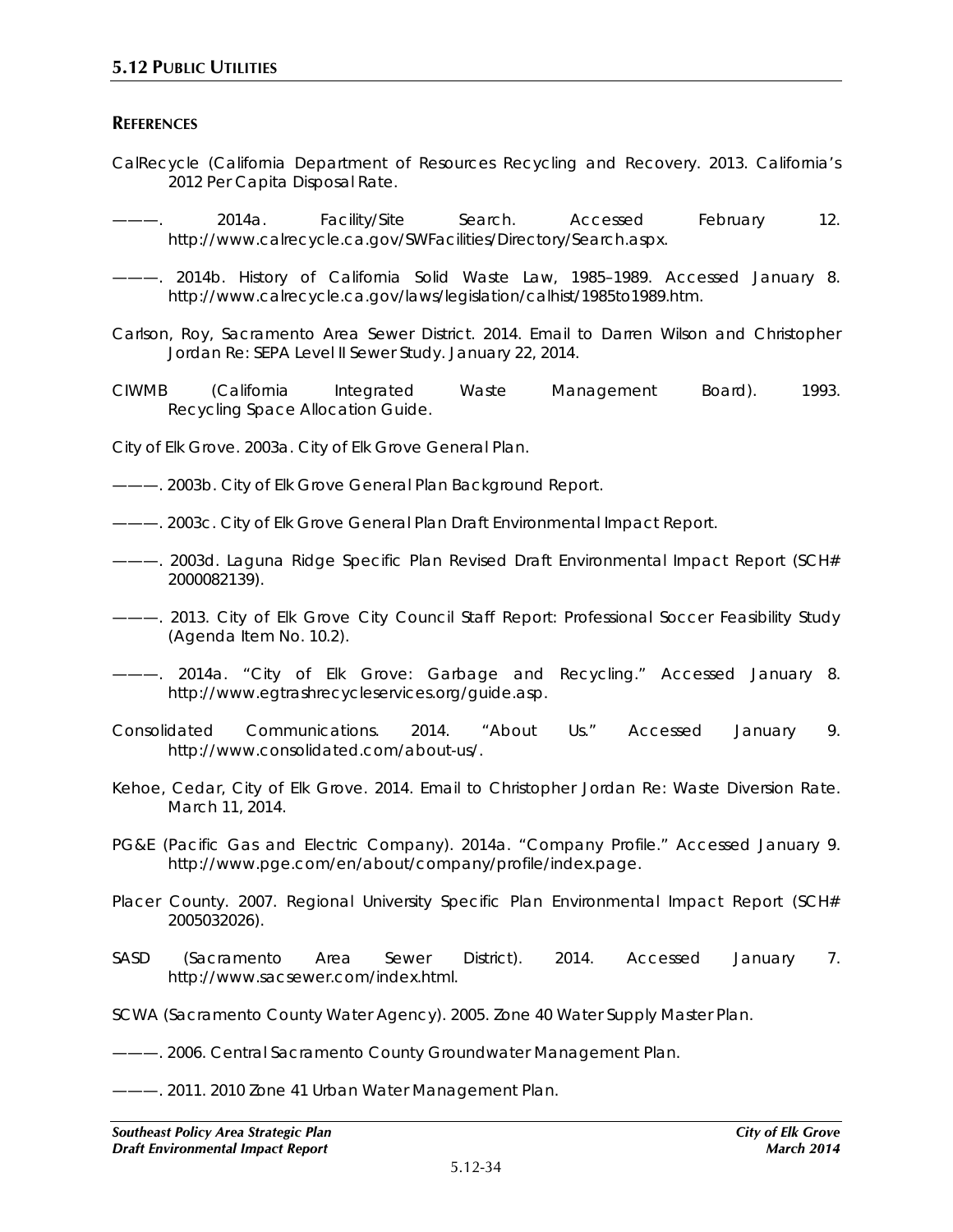- ———. 2013. *Water Supply Assessment for Elk Grove Southeast Policy Area*.
- SMUD (Sacramento Municipal Utility District). 2013a. *Power Content Label*. Accessed January 8. https://www.smud.org/en/about-smud/company-information/documents/Power-Content-Label.pdf.
- ———. 2013b. Letter from Rob Ferrera, Environmental Specialist, SMUD, Re: Notice of Preparation of an Environmental Impact Report for the Southeast Policy Area Strategic Plan. May 29.
- ---. 2014. "Company Profile." Accessed January 8. https://www.smud.org/en/aboutsmud/company-information/company-profile.htm.
- SRCSD (Sacramento Regional County Sanitation District). 2000. *Regional Interceptor Master Plan 2000*.
- ———. 2008. *2020 Master Plan Final Executive Summary*, *Sacramento Regional Wastewater Treatment Plant*.
- ———. 2014. Website. Accessed January 7. http://www.srcsd.com/index.php.
- Water Forum. 2013. "About the Water Forum." Accessed December 19. http://www.waterforum.org/about.cfm.
- Wood Rodgers. 2013a. *Elk Grove Southeast Policy Area Master Water Plan*.
- ———. 2013b. *Elk Grove Southeast Policy Area Level II Sewer Study*.
- ———. 2014. *Letter from Michael Motroni, PE, Associate Engineer, Wood Rodgers to Amandeep Singh, PE, Sacramento Area Sewer District RE: Elk Grove Southeast Policy Area – Level II Sewer Study Second Submittal*.